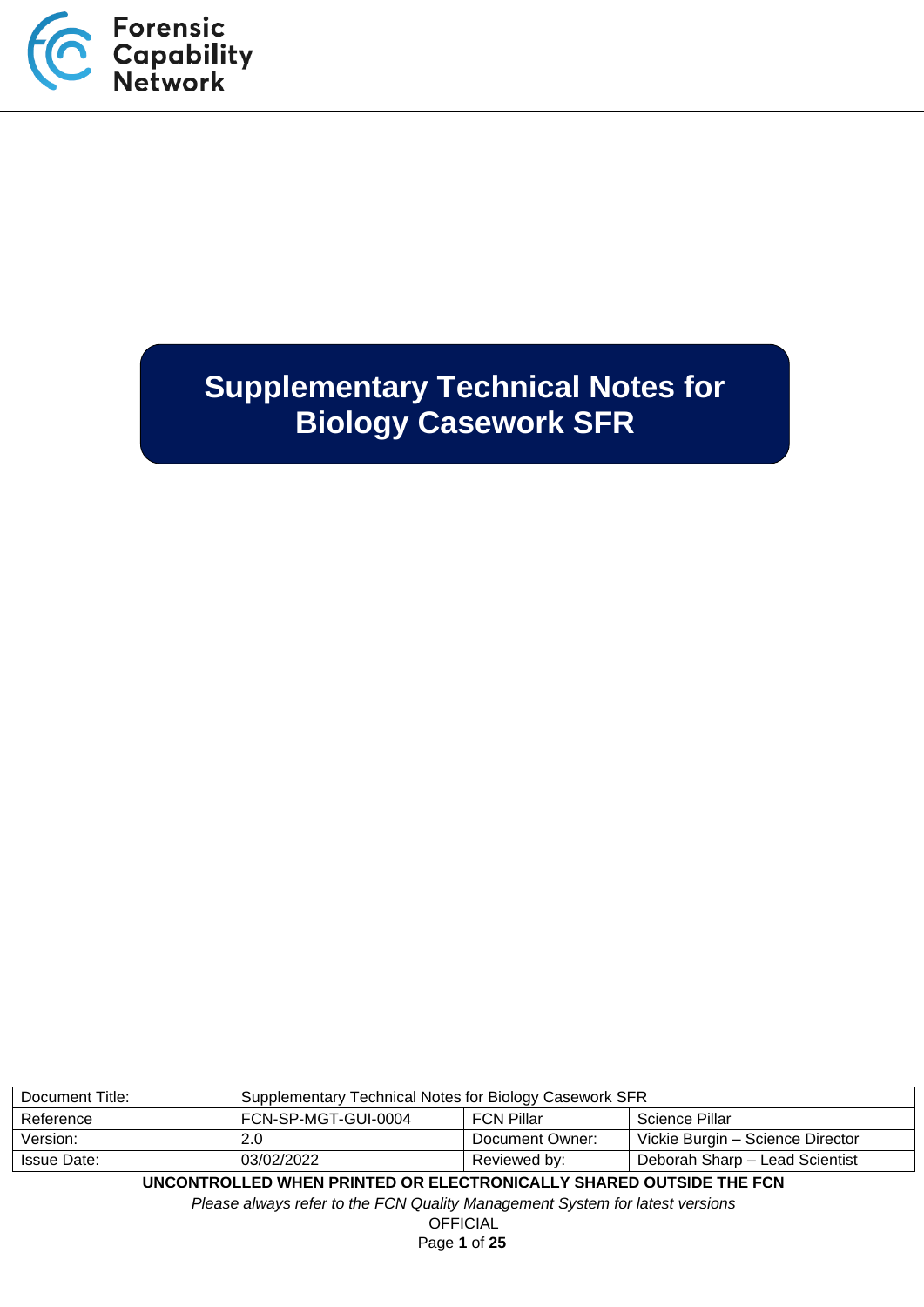

## **Document Control**

| Document status    | <b>ACTIVE</b>                       |
|--------------------|-------------------------------------|
| <b>Author</b>      | Deborah Sharp - Lead Scientist, FCN |
| <b>Approved By</b> | <b>Christopher Davies</b>           |

## **Update History**

| <b>Version</b> | <b>Issue date</b> | <b>Reason for issue</b>                       | <b>Updated by</b>                    |
|----------------|-------------------|-----------------------------------------------|--------------------------------------|
|                | 31/07/2020        | To supplement the SFR process for biology/DNA | Deborah Sharp - Lead<br>Scientist    |
| 2              | 03/02/2022        | Scheduled review                              | Paul Roberts - Scientific<br>Officer |
|                |                   |                                               |                                      |
|                |                   |                                               |                                      |

**This Guidance has undergone significant changes therefore highlighting all of the changes would not be appropriate. We recommend reviewing the document in its entirety.**

| Document Title: | Supplementary Technical Notes for Biology Casework SFR |                 |                                  |
|-----------------|--------------------------------------------------------|-----------------|----------------------------------|
| Reference       | FCN-SP-MGT-GUI-0004<br>FCN Pillar<br>Science Pillar    |                 |                                  |
| Version:        | 2.0                                                    | Document Owner: | Vickie Burgin – Science Director |
| Issue Date:     | 03/02/2022                                             | Reviewed by:    | Deborah Sharp - Lead Scientist   |

**UNCONTROLLED WHEN PRINTED OR ELECTRONICALLY SHARED OUTSIDE THE FCN**

*Please always refer to the FCN Quality Management System for latest versions*

**OFFICIAL** Page **2** of **25**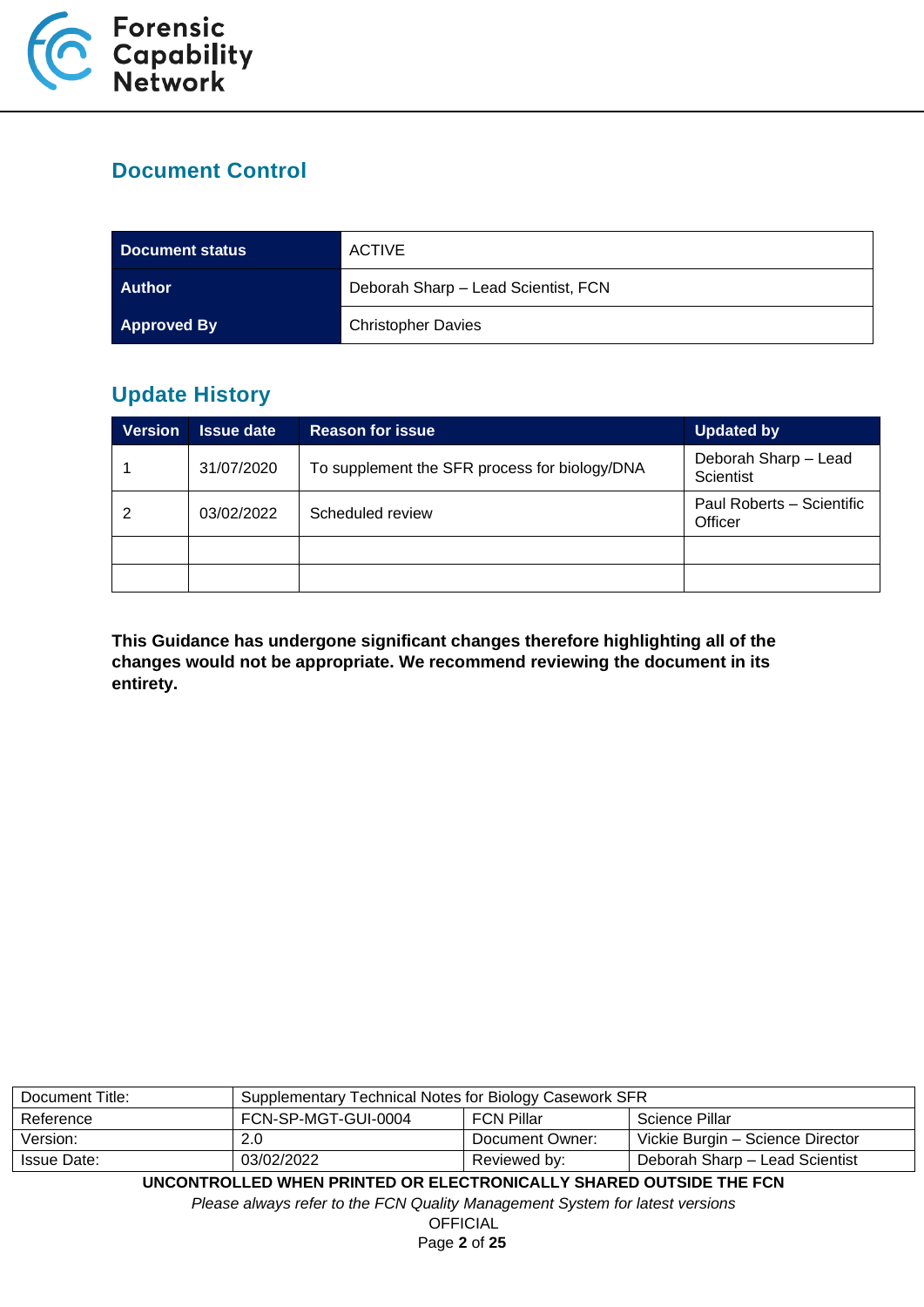

## Table of Contents

| 1              |      |  |
|----------------|------|--|
|                | 1.1  |  |
| $\overline{2}$ |      |  |
|                | 2.1  |  |
|                | 2.2  |  |
|                | 2.3  |  |
|                | 2.4  |  |
|                | 2.5  |  |
|                | 2.6  |  |
|                | 2.7  |  |
|                | 2.8  |  |
|                | 2.9  |  |
|                | 2.10 |  |
|                | 2.11 |  |
|                | 2.12 |  |
| $\mathbf{3}$   |      |  |
|                | 3.1  |  |
|                | 3.2  |  |
|                | 3.3  |  |
|                | 3.4  |  |
| 4              |      |  |
|                | 4.1  |  |
|                | 4.2  |  |
|                | 4.3  |  |
|                | 4.4  |  |
|                | 4.5  |  |
| 5              |      |  |
|                | 5.1  |  |
|                | 5.2  |  |

| Document Title: | Supplementary Technical Notes for Biology Casework SFR       |                 |                                  |  |
|-----------------|--------------------------------------------------------------|-----------------|----------------------------------|--|
| Reference       | FCN-SP-MGT-GUI-0004<br><b>FCN Pillar</b><br>Science Pillar   |                 |                                  |  |
| Version:        | 2.0                                                          | Document Owner: | Vickie Burgin – Science Director |  |
| Issue Date:     | 03/02/2022<br>Deborah Sharp – Lead Scientist<br>Reviewed by: |                 |                                  |  |
|                 |                                                              |                 |                                  |  |

UNCONTROLLED WHEN PRINTED OR ELECTRONICALLY SHARED OUTSIDE THE FCN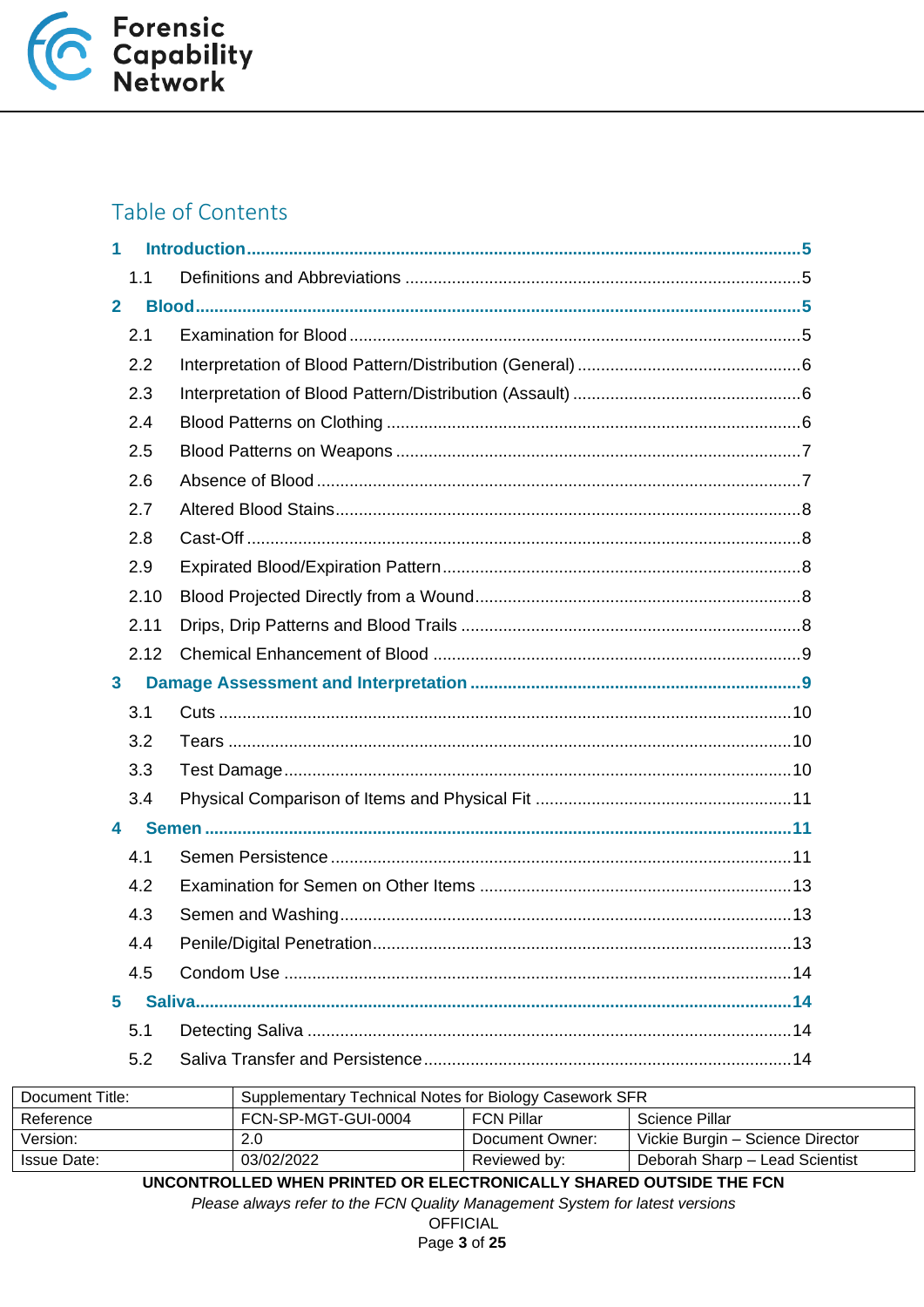

|    | 5.3  |                                                                                |  |  |
|----|------|--------------------------------------------------------------------------------|--|--|
| 6  |      |                                                                                |  |  |
| 7  |      |                                                                                |  |  |
| 8  |      |                                                                                |  |  |
|    | 8.1  |                                                                                |  |  |
| 9  |      |                                                                                |  |  |
| 10 |      |                                                                                |  |  |
|    | 10.1 |                                                                                |  |  |
|    | 10.2 |                                                                                |  |  |
|    | 10.3 |                                                                                |  |  |
|    | 10.4 |                                                                                |  |  |
|    | 10.5 |                                                                                |  |  |
|    | 10.6 |                                                                                |  |  |
|    | 10.7 |                                                                                |  |  |
|    | 10.8 | Issues Arising From the Use of Different STR kits in Forensic Investigations21 |  |  |
| 11 |      |                                                                                |  |  |
| 12 |      |                                                                                |  |  |
| 13 |      |                                                                                |  |  |
|    | 13.1 |                                                                                |  |  |
|    | 13.2 |                                                                                |  |  |
|    | 13.3 |                                                                                |  |  |
|    |      |                                                                                |  |  |

| Document Title:                                                             | Supplementary Technical Notes for Biology Casework SFR     |                 |                                  |  |  |
|-----------------------------------------------------------------------------|------------------------------------------------------------|-----------------|----------------------------------|--|--|
| Reference                                                                   | FCN-SP-MGT-GUI-0004<br><b>FCN Pillar</b><br>Science Pillar |                 |                                  |  |  |
| Version:                                                                    | 2.0                                                        | Document Owner: | Vickie Burgin – Science Director |  |  |
| 03/02/2022<br>Deborah Sharp - Lead Scientist<br>Issue Date:<br>Reviewed by: |                                                            |                 |                                  |  |  |
|                                                                             |                                                            |                 |                                  |  |  |

**UNCONTROLLED WHEN PRINTED OR ELECTRONICALLY SHARED OUTSIDE THE FCN**

*Please always refer to the FCN Quality Management System for latest versions*

**OFFICIAL** Page **4** of **25**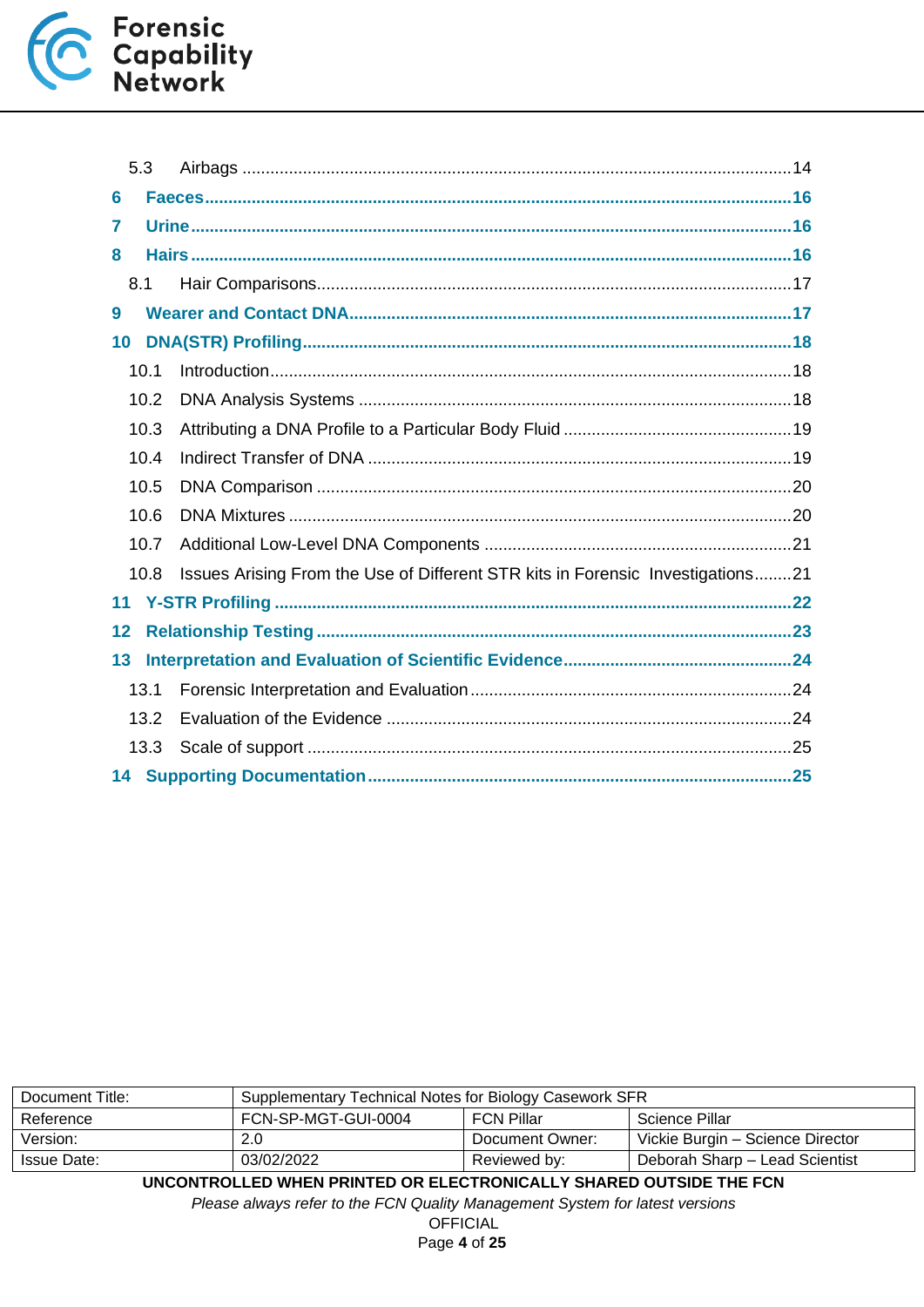

## <span id="page-4-0"></span>**1 Introduction**

These guidance notes are intended to be used to supplement the production of an MG22 (SFR) form, such that the forensic result can be reported in the most clear and succinct way. The relevant version and section(s) of these supplementary notes should be quoted within the MG22 document produced by the Forensic Service Provider.

#### <span id="page-4-1"></span>1.1 Definitions and Abbreviations

| Abbr.              | <b>Meaning</b>                                                |
|--------------------|---------------------------------------------------------------|
| AP                 | <b>Acid Phosphatase</b>                                       |
| <b>DNA</b>         | Deoxyribonucleic Acid                                         |
| <b>LCV</b>         | Leuco Crystal Violet                                          |
| <b>NDNAD</b>       | <b>National DNA Database</b>                                  |
| <b>SFR</b>         | <b>Streamlined Forensic Reporting</b>                         |
| <b>SGM</b>         | <b>Second Generation Multiplex</b>                            |
| <b>SGM Plus</b>    | <b>Second Generation Multiplex Plus</b>                       |
| <b>STR</b>         | Short tandem repeat                                           |
| Y-STR              | Analysis of the short tandem repeats STRs on the Y-chromosome |
| <b>Definitions</b> |                                                               |
| Can                | indicates a possibility or a capability                       |
| <b>DNA-17</b>      | A DNA test that targets 17 areas of DNA plus a gender marker  |
| May                | indicates a permission                                        |
| Shall              | indicates a requirement                                       |
| Should             | indicates a recommendation                                    |

## <span id="page-4-2"></span>**2 Blood**

#### <span id="page-4-3"></span>2.1 Examination for Blood

Searching for blood typically involves the combination of careful visual inspection aided by oblique lighting, low power microscopy, and a chemical screening test (presumptive test).

Bloodstains are usually red-brown in colour, however this can depend on the colour of the surface on which they are deposited and the conditions to which they have been subjected.

Likely bloodstains are tested using a chemical presumptive test for blood. If the stain contains blood, then a colour change of the chemical reagent is observed. Therefore, if a visible red-brown stain that has the appearance of blood gives a positive reaction to a presumptive test for blood, the stain is identified as blood.

| Supplementary Technical Notes for Biology Casework SFR |  |                                                      |
|--------------------------------------------------------|--|------------------------------------------------------|
| FCN-SP-MGT-GUI-0004                                    |  | Science Pillar                                       |
| 2.0                                                    |  | Vickie Burgin – Science Director                     |
| 03/02/2022                                             |  | Deborah Sharp - Lead Scientist                       |
|                                                        |  | <b>FCN Pillar</b><br>Document Owner:<br>Reviewed by: |

**UNCONTROLLED WHEN PRINTED OR ELECTRONICALLY SHARED OUTSIDE THE FCN**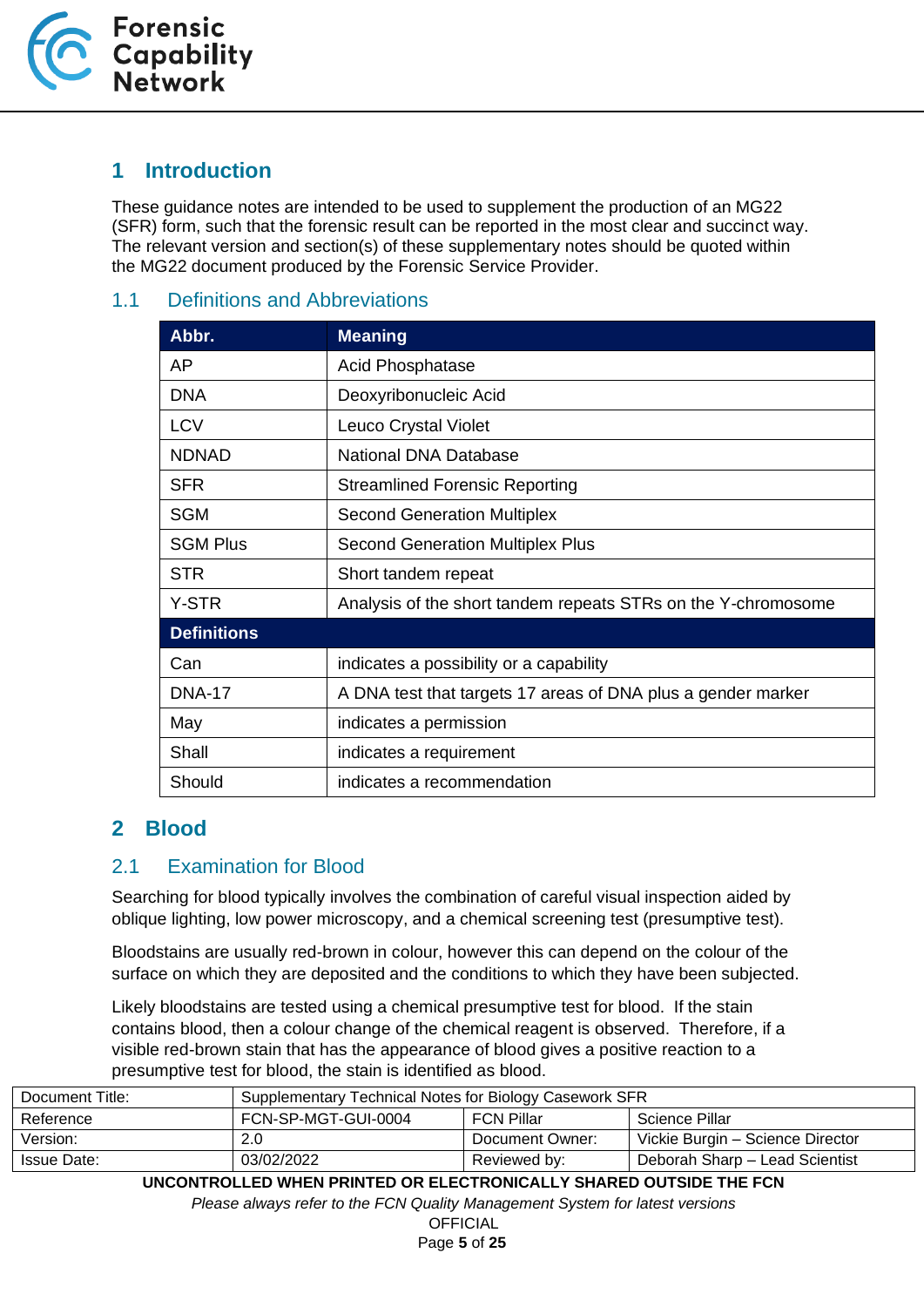

## <span id="page-5-0"></span>2.2 Interpretation of Blood Pattern/Distribution (General)

When a person is bleeding, their blood may be transferred onto nearby surfaces. This can occur by a number of different methods, involving either direct contact/transfer or airborne transmission. The nature and distribution of the resultant bloodstain(s) on an item can help in evaluating how the blood staining came to be deposited onto the surface.

Direct contact with a source of wet blood will result in a contact/transfer bloodstain or smear, whereas, spots of blood usually indicate airborne transfer. Small spots of blood may be produced in a number of ways including from an impact into wet blood. Small spots of blood can also be seen when blood is expirated from the airways such as the mouth or nose.

The amount and distribution of blood transferred will depend upon factors such as the nature and duration of the contact, the proximity of the people/objects involved, the amount of blood that was shed at the time of the assault and the amount of force applied.

## <span id="page-5-1"></span>2.3 Interpretation of Blood Pattern/Distribution (Assault)

During the course of a physical assault, if a person sustains an injury that bleeds, blood may be transferred onto the clothing of those involved, onto surrounding surfaces and onto any weapon(s) used. The appearance of a bloodstain and the distribution of groups of bloodstains may be used to ascertain how an item became blood stained.

When items stained with wet blood come into contact with other items a contact/transfer bloodstain results. If there is movement at the time of contact or whilst the blood is still wet, then the resultant stain will be present in the form of a smear.

Large blood spots / drips of blood are formed due to blood falling freely under their own weight whereas smaller spots are formed where energy has broken up the blood and dispersed it as small airborne blood drops of varying size, for example, when an object strikes a surface wet with blood, when blood is expirated from a bloody nose or mouth, or when blood drips onto a surface already wet with blood. So, when force is applied to wet blood, for example, if an injured area is repeatedly struck by a weapon or by punching or kicking, it is separated into small airborne drops which are dispersed away from their source and land on any items that lie in their path. The blood spots formed by an object striking liquid blood are also known as impact spatter. The shape of the spots may be used to determine the approximate area from which they had originated.

The amount and distribution of blood transferred will depend upon such factors as the nature and duration of the contact, the proximity of the people/objects involved, the number of parties involved in the incident, the availability of any blood to transfer and the degree of force applied.

## <span id="page-5-2"></span>2.4 Blood Patterns on Clothing

Kicking into an area wet with blood may produce a bloodstain pattern on the shoes and lower legs of the trousers of the kicker which may consist of contact/transfer bloodstains with associated airborne bloodstains radiating from the contact/transfer bloodstains. If kicks

| Document Title:    | Supplementary Technical Notes for Biology Casework SFR |                   |                                  |
|--------------------|--------------------------------------------------------|-------------------|----------------------------------|
| Reference          | FCN-SP-MGT-GUI-0004                                    | <b>FCN Pillar</b> | Science Pillar                   |
| Version:           | 2.0                                                    | Document Owner:   | Vickie Burgin - Science Director |
| <b>Issue Date:</b> | 03/02/2022                                             | Reviewed by:      | Deborah Sharp - Lead Scientist   |

**UNCONTROLLED WHEN PRINTED OR ELECTRONICALLY SHARED OUTSIDE THE FCN**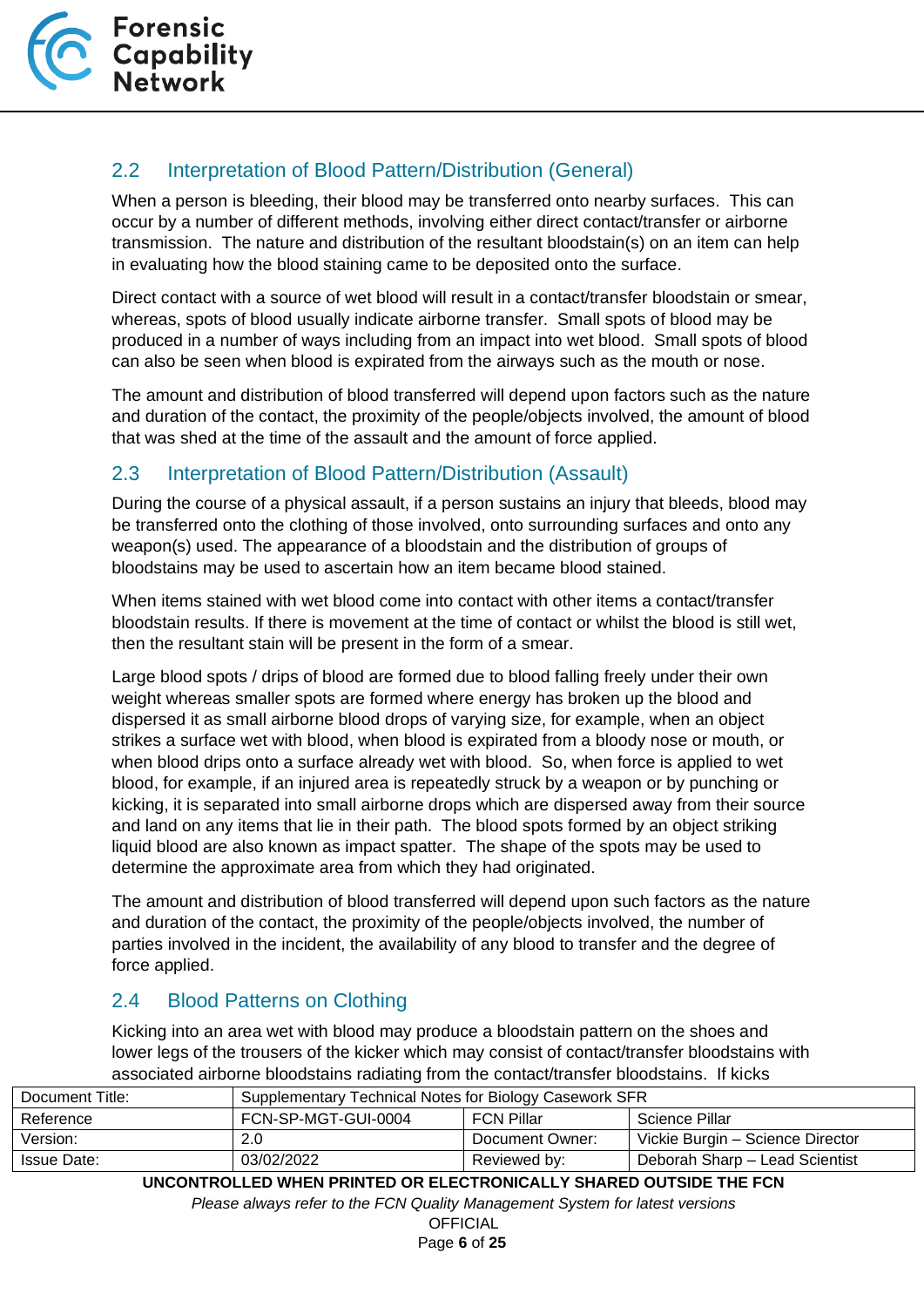

occur into areas that are not blood stained, blood may still be transferred but not in any particular pattern or it may be that no blood is transferred.

Punching into an area wet with blood may produce a bloodstain pattern on the sleeves and chest of upper garments. This consists of contact/transfer bloodstains around the cuff area (for long-sleeved garments) with associated airborne bloodstains radiating from the contact/transfer bloodstain(s). If punches occur into areas that are not blood stained, blood may still be transferred but not in any particular pattern or it may be that no blood is transferred.

In some instances, the forensic scientist may deem such bloodstain patterns to be indicative of the action causing the blood pattern observed (such that there may be few other ways in which the pattern observed could have been caused); It should be noted however, that such patterns are not commonly deposited onto assailant's clothing during a punching or kicking assault, particularly in cases where there has not been repeated punching or kicking into an already wet bloodstained surface(s).

#### <span id="page-6-0"></span>2.5 Blood Patterns on Weapons

If a weapon, such as a baseball bat, had been used to strike a surface heavily stained with wet blood, contact/transfer bloodstaining and possibly blood spots radiating away from the contact/transfer bloodstain on the surfaces of the weapon may result. However, if the weapon struck a surface which is not bloodstained at the time then it is possible that no blood would transfer onto its surfaces. If the weapon is repeatedly used to strike into wet blood, then this can give rise to further types of bloodstains which are caused when a weapon that is heavily wet with blood is swung and strikes a surface (e.g. percussive staining).

When a weapon such as a knife is used to injure an individual then blood is sometimes seen on the blade in a smeared pattern which, depending on certain factors such as the area injured on the body (and whether this is through clothing), may include fatty deposits, skin and/or hair; although this is not always the case and depending on the circumstances of its use and what happens to the knife afterwards, there could be little or no visible blood on the blade.

#### <span id="page-6-1"></span>2.6 Absence of Blood

It is possible for someone to be the perpetrator of a physical assault and for no blood to transfer to them or their clothing. This could be because the attack took place at a time when there was no blood available for transfer (for example the injuries started to bleed after the assailant left, or the blood was absorbed by the injured party's clothing preventing a transfer) or the attack took place to areas that were not blood stained (for example the victim was kicked about the body when it was a head injury that was bleeding).

| Document Title: | Supplementary Technical Notes for Biology Casework SFR |                   |                                  |
|-----------------|--------------------------------------------------------|-------------------|----------------------------------|
| Reference       | FCN-SP-MGT-GUI-0004                                    | <b>FCN Pillar</b> | Science Pillar                   |
| Version:        | 2.0                                                    | Document Owner:   | Vickie Burgin - Science Director |
| Issue Date:     | 03/02/2022                                             | Reviewed by:      | Deborah Sharp – Lead Scientist   |

**UNCONTROLLED WHEN PRINTED OR ELECTRONICALLY SHARED OUTSIDE THE FCN**

*Please always refer to the FCN Quality Management System for latest versions*

**OFFICIAL** Page **7** of **25**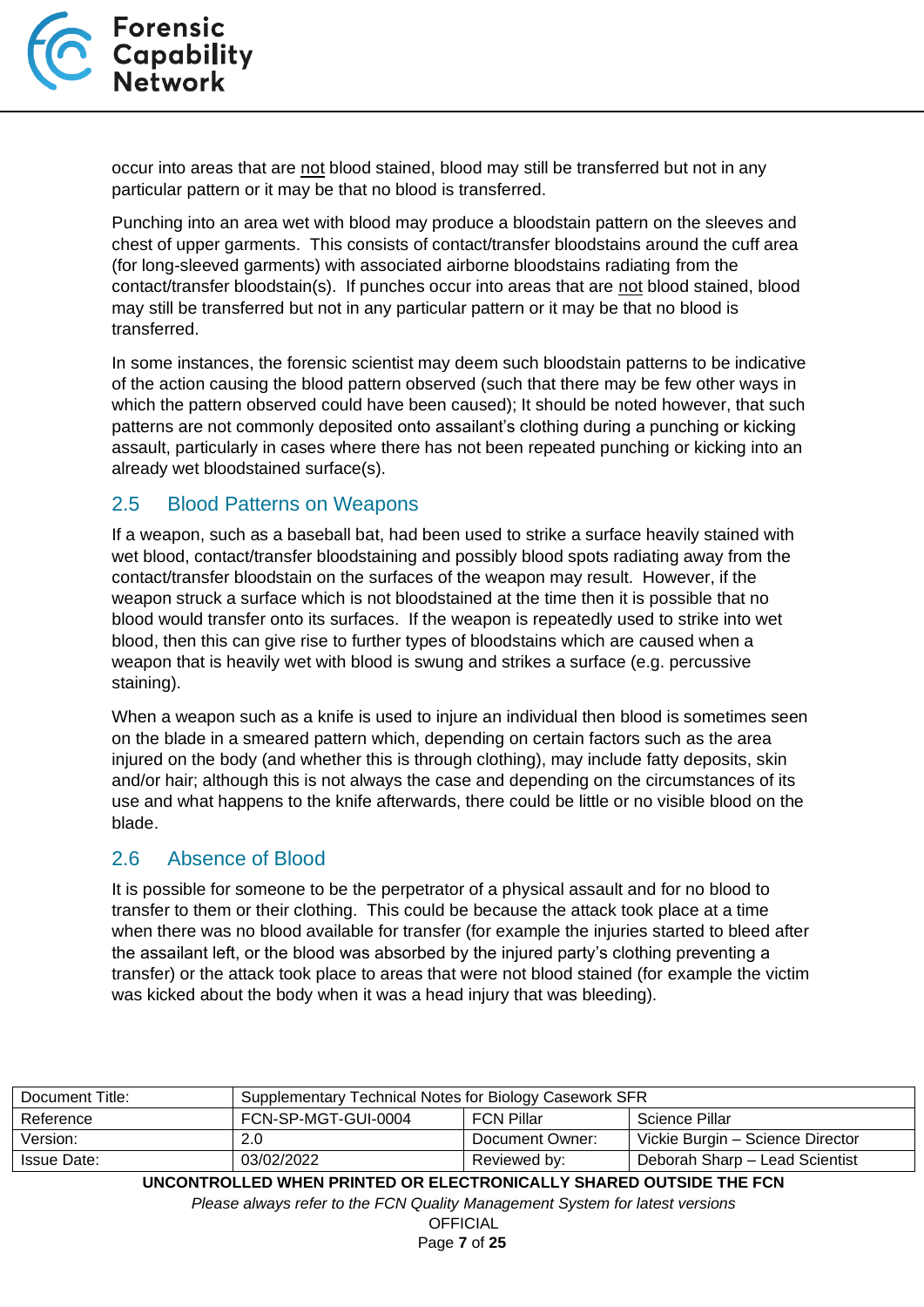

#### <span id="page-7-0"></span>2.7 Altered Blood Stains

Blood may undergo a change prior to forming a pattern which can affect its appearance, for example it may clot or become mixed with other body fluids such as saliva or urine. It may also become mixed with other non-body fluids or attempts may be made to clean the blood by washing or wiping.

### <span id="page-7-1"></span>2.8 Cast-Off

Small airborne drops of blood can be produced if a wet blood-stained object is moved, for example when a weapon that is wet with blood is swung. The blood is caused to leave the object due to its motion and this can produce a linear series of blood spots on the surface(s) on which they land. Blood staining of this type is referred to as cast-off blood staining.

### <span id="page-7-2"></span>2.9 Expirated Blood/Expiration Pattern

Blood can be propelled from in or around the openings of the airway, for example, by coughing, sneezing or wheezing. The resulting pattern generally consists of a number of spots of blood of varying size some of which may be directional and some may have air bubbles present. The blood may also become mixed with other body fluids such as saliva or lung surfactant and can have a dilute or 'stringy' appearance. However, the absence of air bubbles, dilution or any stringy appearance does not necessarily indicate that a blood pattern is not expirated blood and the pattern produced is dependent on the amount of blood available for transfer and the degree of exhaling force applied.

### <span id="page-7-3"></span>2.10 Blood Projected Directly from a Wound

Blood can be projected from severed arteries and veins, often with some force, and can be deposited on nearby surfaces such as walls and clothing. This can result in the formation of a projected pattern of blood.

If an individual receives an injury that breaches an arterial or venous blood vessel, patterns of bloodstains can arise which are indicative of that type of injury. This may involve large volumes of blood being projected with some force and can be referred to as a projected pattern. Dependent upon whether the injured person is moving at the time of bleeding, projected patterns can arise which appear as circular bloodstains, in-line or in a zigzag or wave pattern. Projected patterns occur as a result of the blood being forced out of the breached vessel under intermittent pressure reflecting the injured person's heartbeat.

## <span id="page-7-4"></span>2.11 Drips, Drip Patterns and Blood Trails

When blood falls onto a surface due to gravity alone, a large spot of blood (a drip stain) is formed. If the source of blood is moving, a drip trail/drip pattern is formed. If the source of blood is stationary, then several drops of blood will fall in one place (a drip pattern). This can result in a pooling of blood and secondary spatter (small drops of blood being projected away from the area of the drips).

| Document Title: | Supplementary Technical Notes for Biology Casework SFR |                   |                                  |
|-----------------|--------------------------------------------------------|-------------------|----------------------------------|
| Reference       | FCN-SP-MGT-GUI-0004                                    | <b>FCN Pillar</b> | Science Pillar                   |
| Version:        | 2.0                                                    | Document Owner:   | Vickie Burgin - Science Director |
| Issue Date:     | 03/02/2022                                             | Reviewed by:      | Deborah Sharp - Lead Scientist   |

**UNCONTROLLED WHEN PRINTED OR ELECTRONICALLY SHARED OUTSIDE THE FCN**

*Please always refer to the FCN Quality Management System for latest versions*

**OFFICIAL** Page **8** of **25**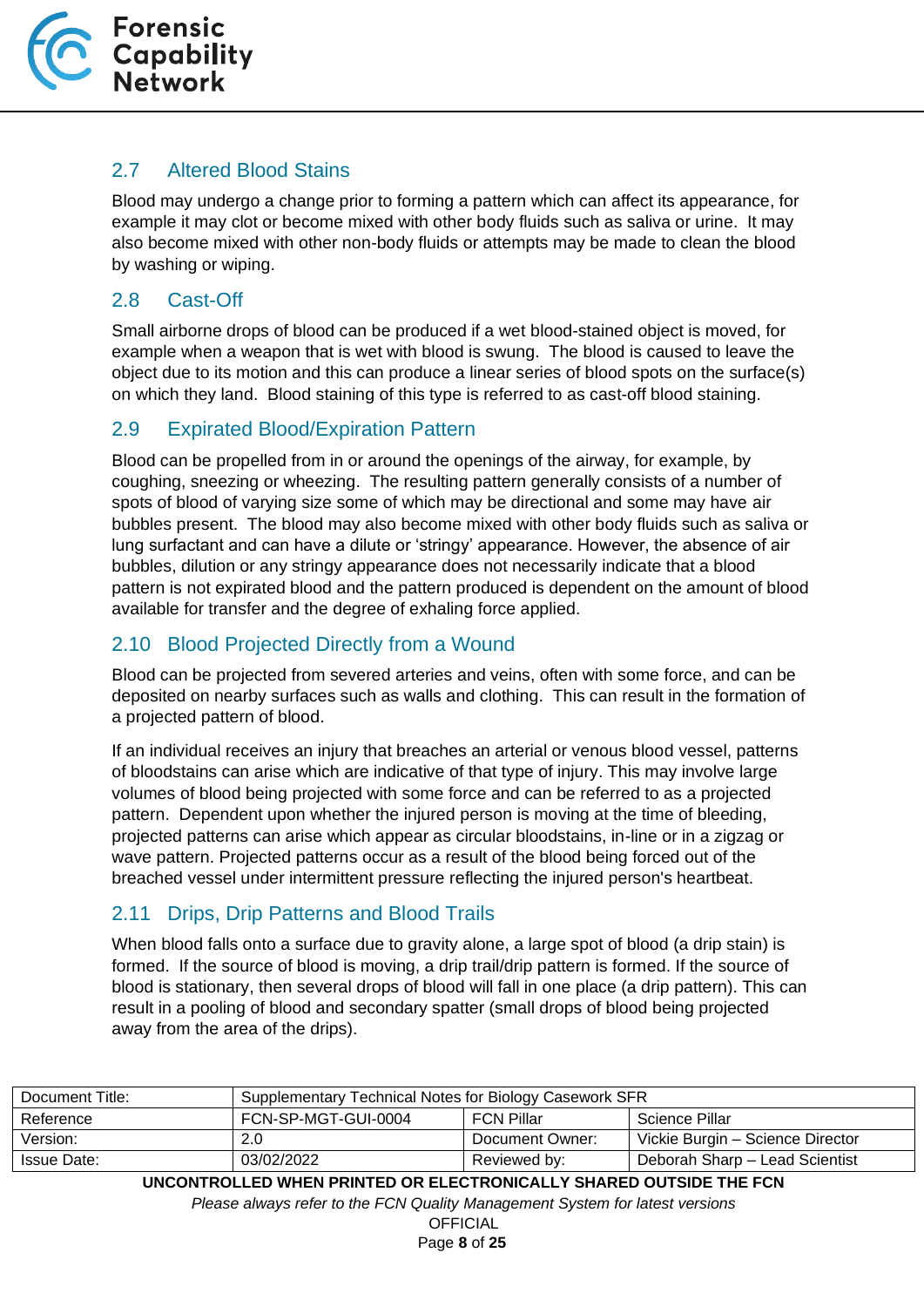

## <span id="page-8-0"></span>2.12 Chemical Enhancement of Blood

Chemical reagents such as Luminol and BlueStar can be used to detect the presence of non-visible blood staining. These are presumptive tests; the reagent is applied as a spray which reacts with blood to produce a blue-green glow that can be seen in darkened environments. Luminol and BlueStar are extremely sensitive and can detect very small amounts of blood that are not visible to the naked eye, or blood that has been diluted. A positive reaction obtained from an area where no visible blood staining is present indicates, but does not confirm, the presence of blood. Additional chemical testing can therefore be conducted in an attempt to further investigate the possible presence of blood. Following Luminol examination, items present a health and safety risk which should be considered before any defence examination or return to owner. Items should not be re-opened unless under laboratory conditions and should undergo professional cleaning or be disposed of appropriately. Safety Data Sheets and further advice can be provided if required.

Hydrogen Peroxide can also be used for the detection of very small or non-visible bloodstains, and enhancement of visible blood staining on dark items. The chemical reagent, used as a presumptive test, is applied as a spray which reacts with blood to produce a visible white reaction. The area can be further tested using other chemical screening tests for blood and/or DNA analysis.

Leuco Crystal Violet (LCV) is also used to enhance marks in blood and other areas of blood staining, including instances where a clean-up has been attempted. LCV reacts with the blood producing a purple/violet colour, improving the visualisation of blood on many surfaces. LCV can be especially useful for resolving fine details. An LCV positive reaction obtained from an area where no visible blood staining is present indicates, but does not confirm, the presence of blood.

The presumptive tests are not specific tests for human blood and will give positive results with animal blood. Further immunological tests and/or mitochondrial DNA can be used to identify species, if required.

## <span id="page-8-1"></span>**3 Damage Assessment and Interpretation**

Areas of evidential textile damage are examined visually and using a low power microscope to observe the characteristics of the damage, such as dimensions, shape and appearance as well as to observe the fibre ends at the damaged site. This detailed examination aids in determining whether the damage present has been caused by a ripping or tearing action or by a cutting action from a sharp implement such as a knife. The appearance of the damage may also indicate whether it is 'recent'. The term 'recency' does not designate a time period, but rather, it indicates that the damaged item has not been washed or worn extensively since the damage occurred.

It should be noted that in some cases, where there is heavy blood staining associated with the area of damage, this may obscure any characteristic features at the edges or margins of

| Document Title: | Supplementary Technical Notes for Biology Casework SFR |                   |                                  |
|-----------------|--------------------------------------------------------|-------------------|----------------------------------|
| Reference       | FCN-SP-MGT-GUI-0004                                    | <b>FCN Pillar</b> | Science Pillar                   |
| Version:        | 2.0                                                    | Document Owner:   | Vickie Burgin – Science Director |
| Issue Date:     | 03/02/2022                                             | Reviewed by:      | Deborah Sharp - Lead Scientist   |

**UNCONTROLLED WHEN PRINTED OR ELECTRONICALLY SHARED OUTSIDE THE FCN**

*Please always refer to the FCN Quality Management System for latest versions*

**OFFICIAL** Page **9** of **25**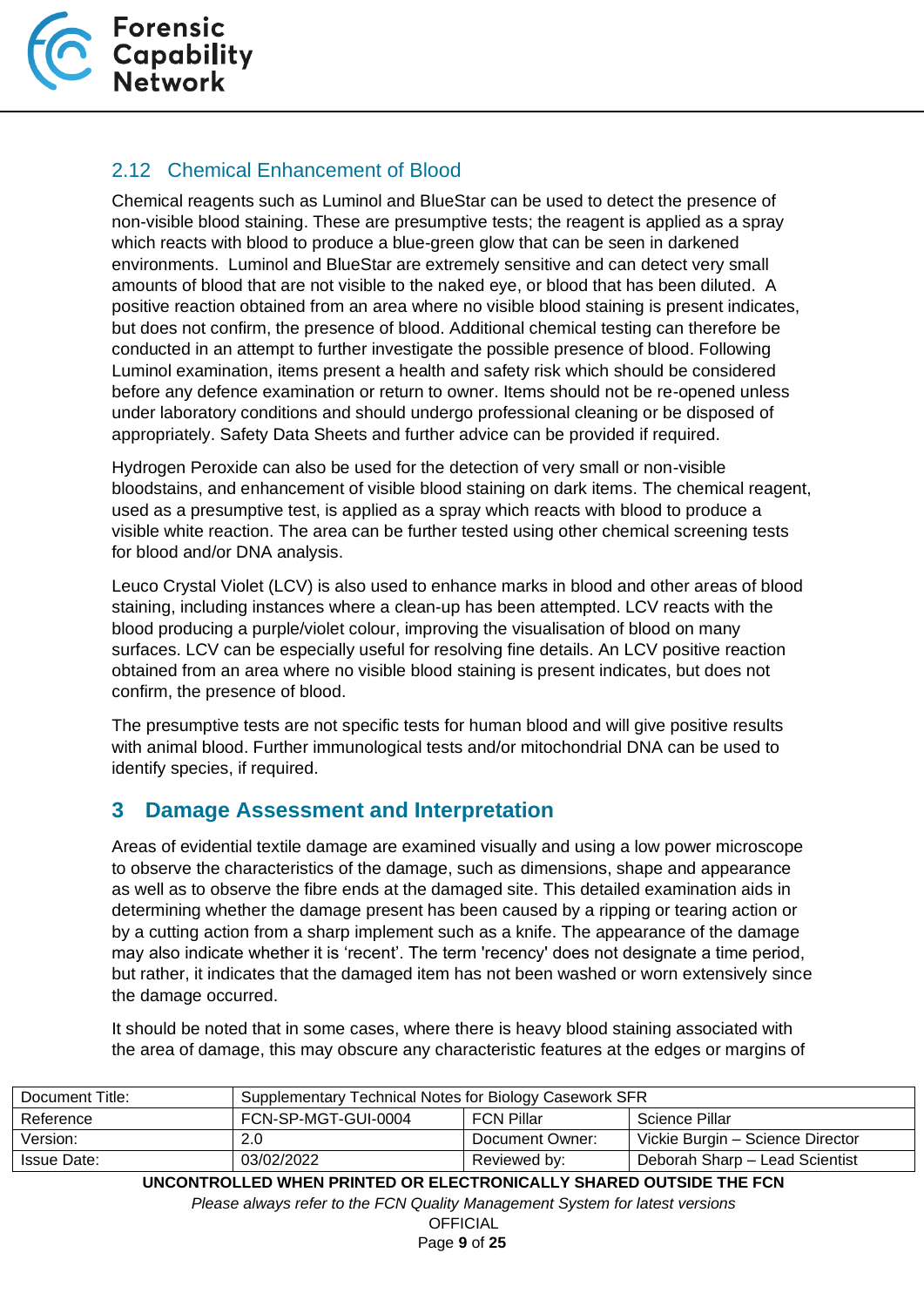

the damage and may also alter the dimensions of the damage feature, particularly once the blood has dried.

#### <span id="page-9-0"></span>3.1 Cuts

Cuts to clothing may be broadly categorised into stab cuts, slash cuts or scissor cuts. Stab cuts are penetration of the clothing by a cutting implement in a thrusting manner. Slash cuts are cuts produced in a sweeping or slashing manner and may not involve penetration. An area of damage caused by a blunt implement being thrust into and penetrating a garment can be referred to as puncture damage.

In assessing fabric damage, many variables need to be taken into consideration. The process of stabbing can be a very dynamic situation, as individuals will generally move in response to avoid being stabbed. As such, clothing may become bunched and folded during the entry and exit of a weapon, such as a knife. This can affect the overall shape and dimensions of the area of damage, such that it may not reflect the true size or shape of the blade of the implement.

All of these factors need to be considered when assessing and interpreting damage evidence, and in forming conclusions as to the size and shape of the implement used. Furthermore, these findings may need to be considered in conjunction with injury interpretation provided by a pathologist or other medical specialist.

#### <span id="page-9-1"></span>3.2 Tears

Tearing actions will tend to cause distortion and fraying of fabric and can be distinguished from cut or slash damage, which normally displays straight or more uniform edges.

The process of tearing an item of clothing can be a very dynamic situation, particularly if the individual is not wearing the item in the correct orientation at the time of the incident and/or the individual wearing the item is involved in a struggle. This can result in damage being present in areas or locations that might not normally become exposed and/or damaged. Due to the movement of the individuals concerned, it can often be difficult to reliably assess the level of force required to create a particular damage feature.

All of these factors, as well as the general condition of the item and how likely it is to display damage, need to be considered when assessing and interpreting damage evidence.

NOTE: Other types of damage, in addition to cuts and tears, are encountered more rarely in forensic casework including abrasion damage, thermal damage, chemical damage and environmental damage. Where these are encountered, they will be described in more detail within the content of the MG22 report.

#### <span id="page-9-2"></span>3.3 Test Damage

In an attempt to assess whether a particular implement could produce the textile damage observed on an item, an implement of interest (or other, similar implements) can be used to produce areas of test damage on the item in question or on items of similar construction.

| Document Title: | Supplementary Technical Notes for Biology Casework SFR |                 |                                  |
|-----------------|--------------------------------------------------------|-----------------|----------------------------------|
| Reference       | FCN-SP-MGT-GUI-0004                                    | FCN Pillar      | Science Pillar                   |
| Version:        | 2.0                                                    | Document Owner: | Vickie Burgin – Science Director |
| Issue Date:     | 03/02/2022                                             | Reviewed by:    | Deborah Sharp - Lead Scientist   |

**UNCONTROLLED WHEN PRINTED OR ELECTRONICALLY SHARED OUTSIDE THE FCN**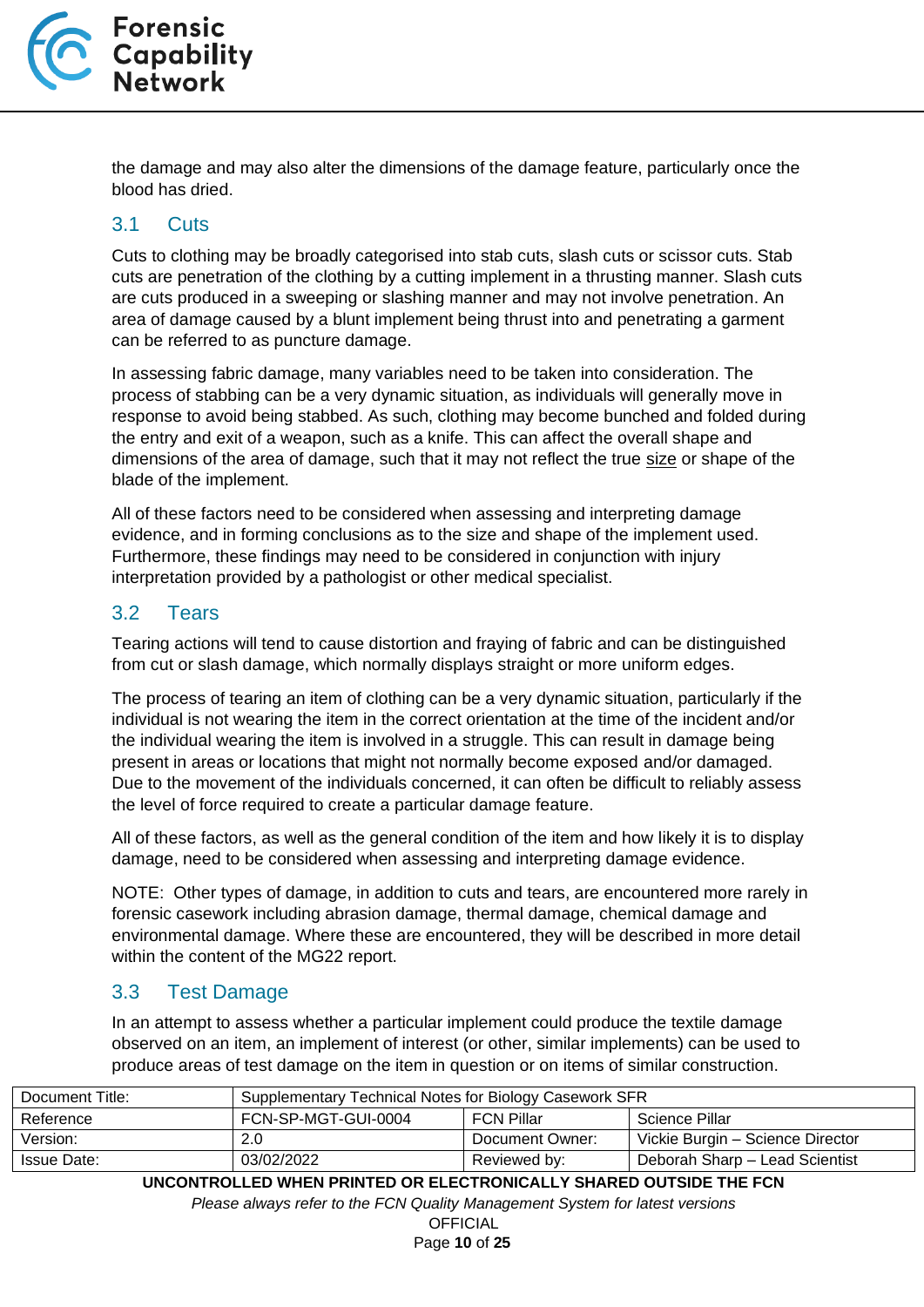The areas of test damage are examined in detail and then compared with the characteristics of the evidential damage. It is also possible to create 'test tears' to a garment, with a view to addressing whether or not the evidential damage could have been caused in the manner alleged.

## <span id="page-10-0"></span>3.4 Physical Comparison of Items and Physical Fit

When an item is broken, cut, torn or otherwise separated into two or more pieces, there will be, in many instances, a unique characteristic profile formed between the opposing surfaces of each of the pieces of the item in question. It is therefore possible to carry out a detailed examination of the irregularly formed damaged edges as well as any features of the items, such as colour patterns, to determine whether or not they were once joined, i.e. they physically fit together. If a physical fit can be determined, it may be possible to conclude that they were originally joined, demonstrating that the pieces of the item were once a single item. Such a unique physical fit is made possible by the involvement of random processes and the particular separation would not be expected to occur in exactly the same way more than once.

In some instances, it may not be possible to 'fit' the damaged edges of the item together precisely, for example when pieces are missing or when the broken edges have become distorted due to the forces applied which caused the break. However, in these cases, the forensic scientist may still be able to form an opinion as to whether they once could have formed part of the same item.

## <span id="page-10-1"></span>**4 Semen**

#### <span id="page-10-2"></span>4.1 Semen Persistence

Following a sexual act in which semen is ejaculated, the individual components of seminal fluid will remain detectable for different lengths of time. Two components are of significance in determining the presence of semen: one is a chemical called Acid Phosphatase (AP), and the other is the spermatozoa or sperm cells.

When semen is deposited in a body orifice such as the vagina/anus/mouth during sexual intercourse, it can subsequently be recovered during a medical examination by sampling using cotton swabs. The likelihood of detecting semen on vaginal/anal/mouth swabs (and mouth washings) is dependent on the delay between an act of sexual intercourse with ejaculation of semen, and the taking of the samples at medical examination.

The current guidelines for sampling during the medical examination have been produced by the Faculty of Forensic and Legal Medicine and can be viewed/downloaded using the following link:

[http://fflm.ac.uk/publications/recommendations-for-the-collection-of-forensic-specimens](http://fflm.ac.uk/publications/recommendations-for-the-collection-of-forensic-specimens-from-complainants-and-suspects-3/)[from-complainants-and-suspects-3/](http://fflm.ac.uk/publications/recommendations-for-the-collection-of-forensic-specimens-from-complainants-and-suspects-3/)

| Document Title:    | Supplementary Technical Notes for Biology Casework SFR |                   |                                  |
|--------------------|--------------------------------------------------------|-------------------|----------------------------------|
| Reference          | FCN-SP-MGT-GUI-0004                                    | <b>FCN Pillar</b> | Science Pillar                   |
| Version:           | 2.0                                                    | Document Owner:   | Vickie Burgin – Science Director |
| <b>Issue Date:</b> | 03/02/2022                                             | Reviewed by:      | Deborah Sharp - Lead Scientist   |

**UNCONTROLLED WHEN PRINTED OR ELECTRONICALLY SHARED OUTSIDE THE FCN**

*Please always refer to the FCN Quality Management System for latest versions*

**OFFICIAL** Page **11** of **25**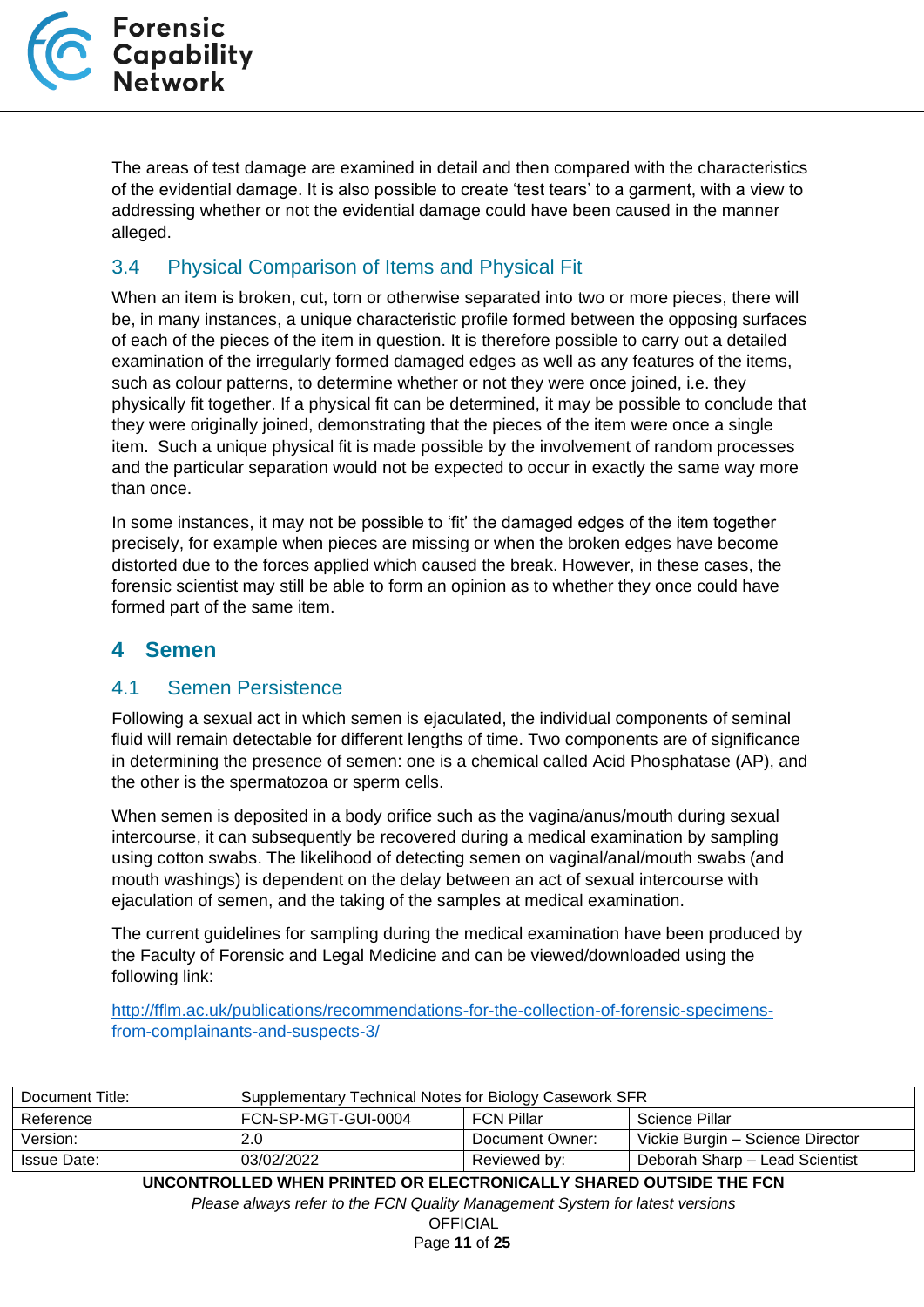

These guidelines are reviewed every 6 months to take into account new information and advances in forensic recovery and analysis. It should be noted that these guidelines are for the collection of samples only, taking into consideration the information available at the time of the medical examination. Any requirement for laboratory testing of the samples will be considered in light of the full circumstances of the case, using information provided on the medical examination forms and laboratory (MG21) submission form. It is not necessarily the case that all samples taken will need to be examined in order to progress the specific issues identified.

Following an act of vaginal intercourse involving internal ejaculation, AP is likely to be detected on vaginal swabs taken up to 24 hours afterwards.

Following ejaculation during oral/vaginal/anal intercourse, spermatozoa (sperm cells) are gradually lost from the mouth/vagina/anus by various actions such as degradation, drainage and washing/wiping. Spermatozoa can be detected:

- on mouth washings/mouth swabs taken within 12 hours, and more rarely up to 2 days after oral intercourse;
- on vaginal swabs taken within 3 days of vaginal intercourse, and more rarely up to 7 days and beyond;
- on anal swabs taken within 2 days of anal intercourse, and more rarely up to 3 days after intercourse.

In certain circumstances the spermatozoa may be absent or reduced in number and only the seminal fluid is detected. Vasectomy, medical conditions or natural causes may produce this state and in the latter two it can be permanent or transitory. In the absence of spermatozoa, the presence of seminal fluid may be investigated further using the 'Florence Iodine' test which detects the presence of the chemical choline which is present in seminal fluid. Choline may be detected on vaginal swabs taken up to 24 hours after sexual intercourse.

If vaginal intercourse occurs with no internal ejaculation, then semen may not be found on the swabs taken. However, in the absence of ejaculation, it is possible for traces of residual semen or cellular material on the skin of the penis to transfer to the vagina. These traces could persist for up to, and sometimes beyond, 48 hours.

Material transferred to the vagina/mouth/anus during such acts will also be gradually lost by various mechanisms such as degradation, drainage and washing/wiping.

In circumstances where semen could be mixed with other cells/body fluids, such as blood, or epithelial cells that line the vagina/mouth, attempts can be made to separate the spermatozoa (into a 'seminal' fraction) from the other cellular material (into a 'cellular' or 'epithelial' fraction) prior to DNA profiling. This is an attempt to avoid the production of mixed DNA results. However, this procedure does not always result in a complete separation, particularly if the proportion of semen in the sample is very low compared to the proportion of other cells. An incomplete separation of cells types can result in mixed DNA profiles being obtained. It should be noted that semen contains both spermatozoa and other cells from the male donor.

| Document Title:    | Supplementary Technical Notes for Biology Casework SFR |                   |                                  |
|--------------------|--------------------------------------------------------|-------------------|----------------------------------|
| Reference          | FCN-SP-MGT-GUI-0004                                    | <b>FCN Pillar</b> | Science Pillar                   |
| Version:           | 2.0                                                    | Document Owner:   | Vickie Burgin – Science Director |
| <b>Issue Date:</b> | 03/02/2022                                             | Reviewed by:      | Deborah Sharp - Lead Scientist   |

**UNCONTROLLED WHEN PRINTED OR ELECTRONICALLY SHARED OUTSIDE THE FCN**

*Please always refer to the FCN Quality Management System for latest versions*

**OFFICIAL** Page **12** of **25**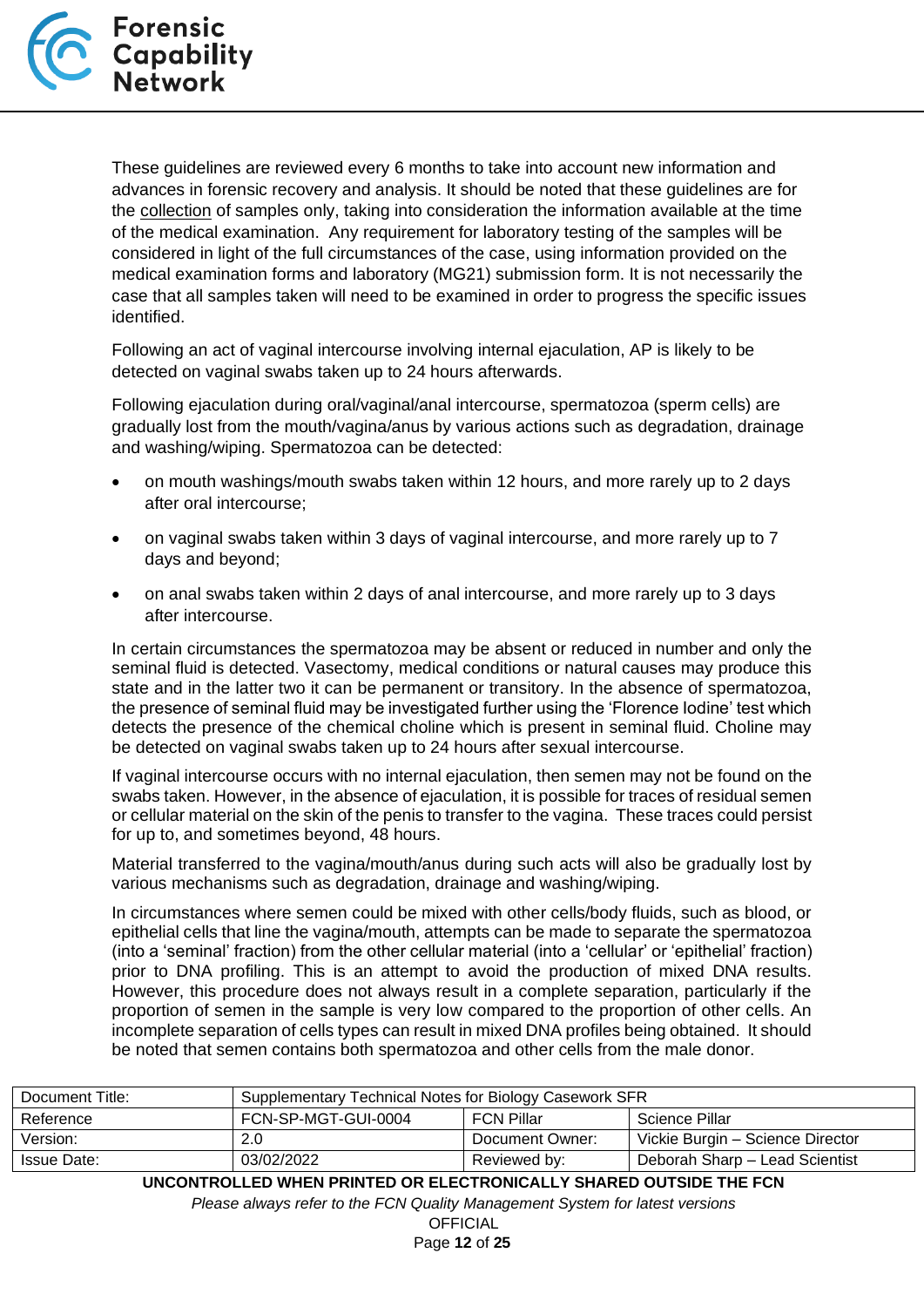

## <span id="page-12-0"></span>4.2 Examination for Semen on Other Items

Semen deposited into the vagina/anus during sexual intercourse will subsequently drain from these orifices onto items worn next to the genitals such as underwear. Semen can also be deposited on to an item of clothing in a number of other ways. These include direct ejaculation onto the item or by being transferred from a wet semen stained object or body part, or to a lesser extent, a dry semen stained object or body part.

When semen is deposited on to an item it is usual for the AP and the spermatozoa to remain in detectable amounts for an indefinite period of time. This is reliant on the clothing not being washed.

Semen stains on items such as fabric may sometimes appear as off-white, occasionally crusty staining, but are not always visible. The process of identifying semen on items of clothing or other such exhibits is a two staged process. In the absence of any visible staining, in order to locate them the item is initially screened for AP. If positive chemical reactions are obtained the area can be further extracted and the extract can be examined microscopically for the presence of sperm cells, which will confirm the presence of semen. However, it should be noted that positive reactions to the AP test may be obtained from other biological materials such as vaginal material, yeast and bacteria. Therefore, the AP test result is carefully considered alongside the nature/condition of the item and the presence/levels of sperm cells detected in the corresponding (and sometimes surrounding) area in order to fully interpret the scientific findings.

### <span id="page-12-1"></span>4.3 Semen and Washing

If semen is deposited onto an item of clothing/bedding and the item is subsequently washed, obtaining a positive chemical reaction for AP would be unexpected. However, it is known that sperm cells can be retained on an item after one or more wash cycles.

Furthermore, if a previously non semen stained item is washed with other items that are stained with semen, sperm cells may be transferred to the non-semen stained item and may be detected. Therefore, the presence of trace levels of sperm cells on an item that has been washed may not be as a result of any sexual activity.

#### <span id="page-12-2"></span>4.4 Penile/Digital Penetration

If a penis/fingers penetrates the mouth/vagina/anus it is possible that saliva/vaginal material/faeces may be transferred to the surface of the penis/fingers. In addition, if any of these orifices are bleeding or have semen in them it is also possible that blood and/or semen from them may be transferred to the surface of the penis/fingers.

Cellular material/blood/saliva/semen/faecal material transferred to the penis can persist for up to 24 hours and more rarely up to 3 days. This transfer of material may also occur to fingers in digital penetration cases, although its persistence would likely be for a shorter period of time. Material transferred during such acts will be gradually lost for example via contact with items such as underwear, washing/wiping and further sexual or other activity.

| Document Title: | Supplementary Technical Notes for Biology Casework SFR |                   |                                  |
|-----------------|--------------------------------------------------------|-------------------|----------------------------------|
| Reference       | FCN-SP-MGT-GUI-0004                                    | <b>FCN Pillar</b> | Science Pillar                   |
| Version:        | 2.0                                                    | Document Owner:   | Vickie Burgin – Science Director |
| Issue Date:     | 03/02/2022                                             | Reviewed by:      | Deborah Sharp - Lead Scientist   |

**UNCONTROLLED WHEN PRINTED OR ELECTRONICALLY SHARED OUTSIDE THE FCN**

*Please always refer to the FCN Quality Management System for latest versions*

**OFFICIAL** Page **13** of **25**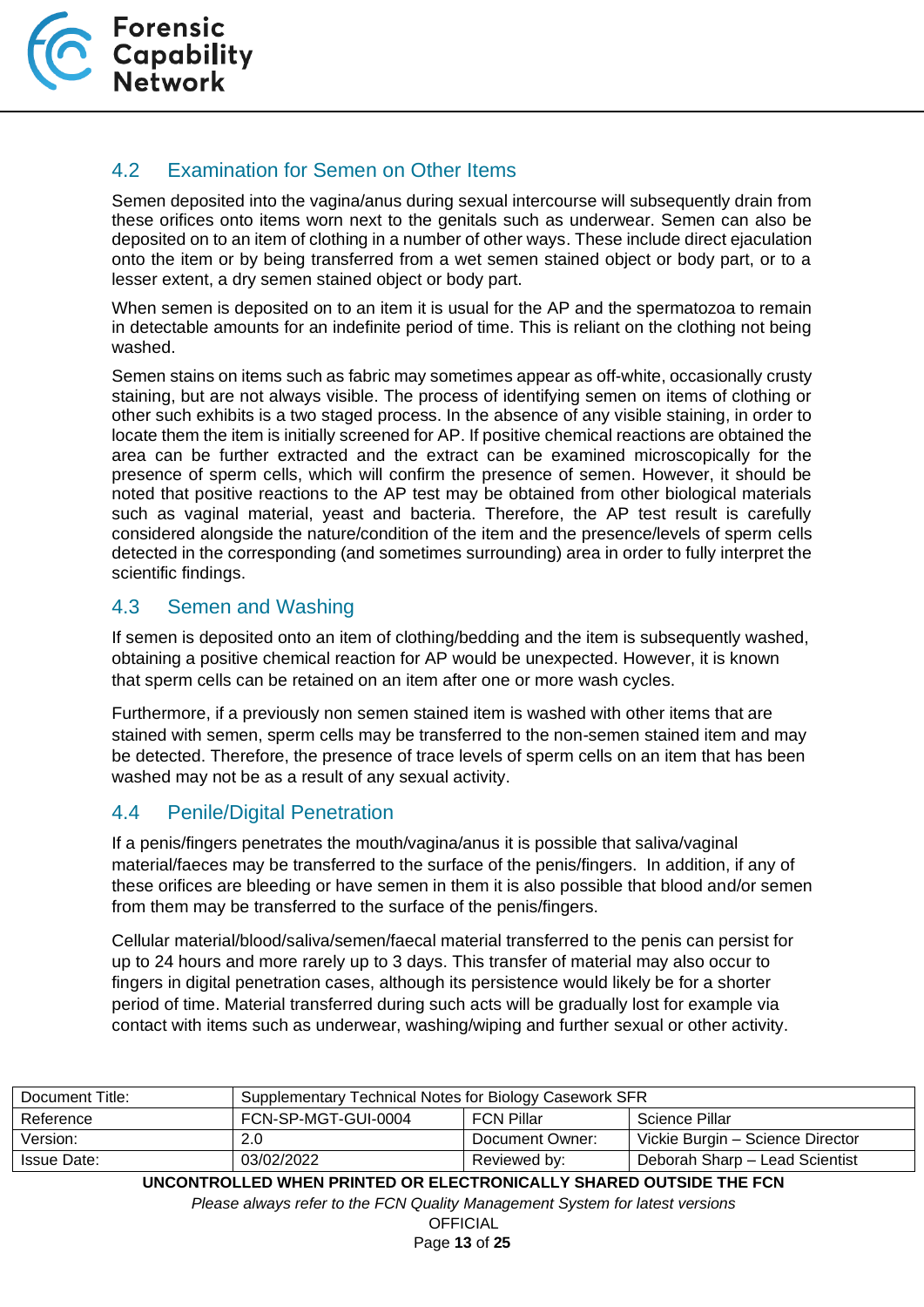

## <span id="page-13-0"></span>4.5 Condom Use

If a condom is worn correctly during vaginal/oral/anal intercourse with ejaculation, then cellular material would be expected to transfer from the vagina/mouth/anus to the outside surface of the condom and for semen to be deposited on the inside. This semen/cellular material may persist on the surfaces of the condom for a considerable amount of time, depending on the conditions the condom is exposed to.

It is possible that whilst the condom is being removed and in any subsequent contact with it that semen and cellular material on the inside/outside surfaces may be re-distributed onto all surfaces of the condom.

## <span id="page-13-1"></span>**5 Saliva**

#### <span id="page-13-2"></span>5.1 Detecting Saliva

The presence of saliva on an item or swab can be determined using a presumptive chemical test that detects an enzyme normally found in high levels in saliva called alpha (α) amylase, then extracting the stain to recover cellular material which could have originated from the mouth. There are no reliable tests to say specifically whether or not the cellular material has originated from the mouth, however, DNA profiling tests may help to determine from whom the cellular material could have originated.

Varying levels of alpha (α) amylase can also be present in other body fluids, but these are mostly at lower levels than in saliva with the exception of vaginal secretions and faeces. Therefore, the detection of alpha  $(\alpha)$  amylase is not a conclusive test for saliva.

Furthermore, some individuals produce amylase at undetectable levels in their saliva and, as such, a negative result does not necessarily mean that no saliva is present.

## <span id="page-13-3"></span>5.2 Saliva Transfer and Persistence

Licking, sucking, kissing or biting may result in the transfer of saliva. The amount of saliva deposited on the recipient surface will depend on such factors as the level of saliva production during this activity and the amount and duration of contact between the mouth and the surface. However, whilst a strong chemical reaction may suggest high levels of amylase, this does not necessarily correlate with the amount of cellular material transferred. Saliva will persist on the skin for a short period of time as the staining will gradually be removed, e.g. by subsequent transfer onto the clothing being worn or by the action of washing or wiping. Saliva transferred onto clothing may persist until the item is thoroughly washed.

#### <span id="page-13-4"></span>5.3 Airbags

Airbags, whilst not manufactured in 'DNA-free' sterile conditions, are usually installed into a vehicle as a folded, sealed unit. This means that prior to the airbag being deployed, it is unlikely that substantial amounts of DNA from drivers or passengers in the vehicle would be detectable on the surface of the airbag.

| Document Title:    | Supplementary Technical Notes for Biology Casework SFR |                 |                                  |
|--------------------|--------------------------------------------------------|-----------------|----------------------------------|
| Reference          | FCN-SP-MGT-GUI-0004                                    | FCN Pillar      | Science Pillar                   |
| Version:           | 2.0                                                    | Document Owner: | Vickie Burgin – Science Director |
| <b>Issue Date:</b> | 03/02/2022                                             | Reviewed by:    | Deborah Sharp - Lead Scientist   |
|                    |                                                        |                 |                                  |

**UNCONTROLLED WHEN PRINTED OR ELECTRONICALLY SHARED OUTSIDE THE FCN**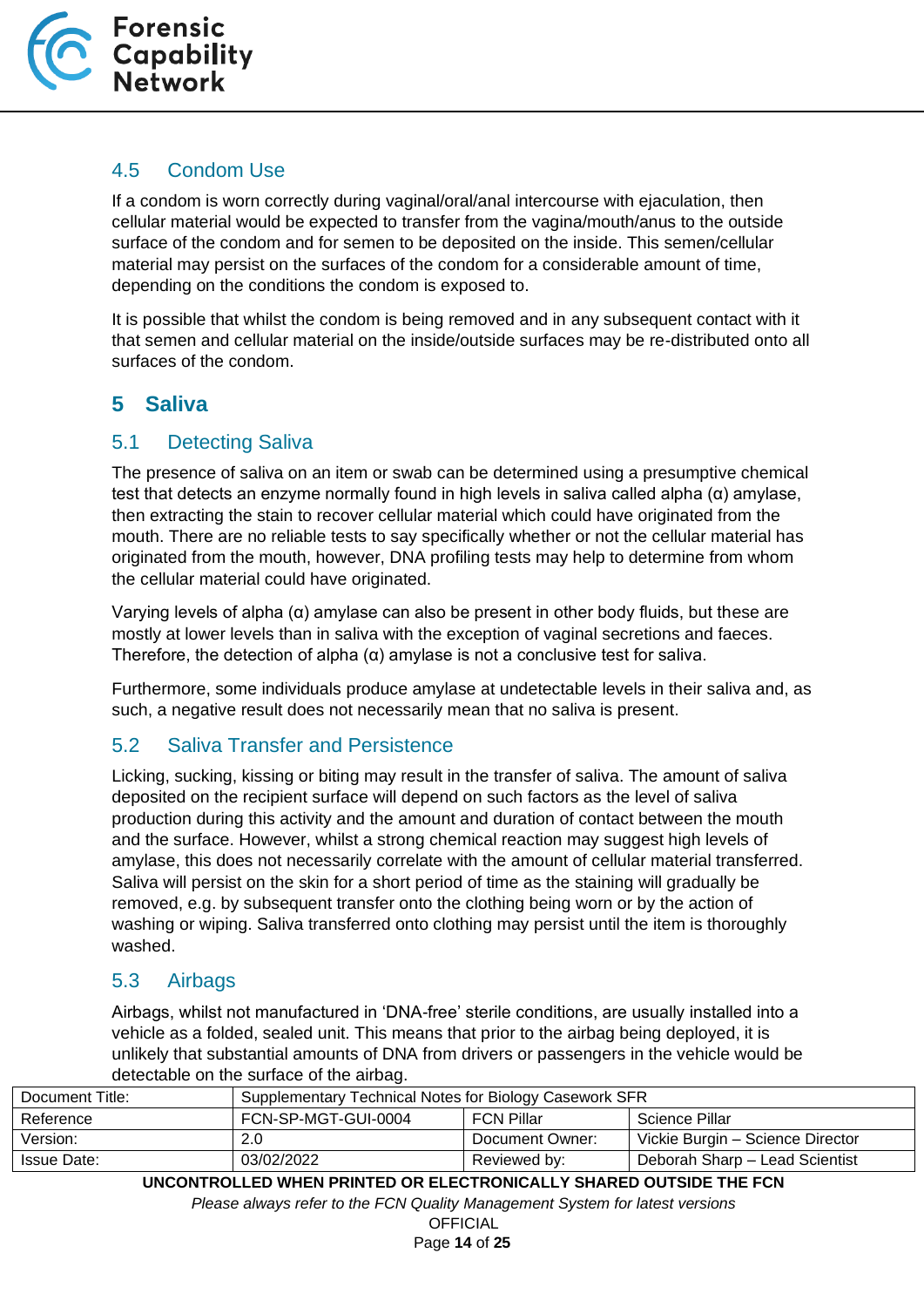

It should be noted that a road traffic collision is often a chaotic and dynamic event, and the movement of individuals within a vehicle, particularly if not restrained by a seat belt, may not be readily predictable. Bearing that in mind, it is still the case that when a vehicle is involved in a collision and an airbag deploys, any individuals travelling in the vehicle may be propelled internally, such that their head/face makes contact with the steering-wheel or dashboard mounted airbag. When this occurs, DNA from the surface of their skin or saliva from the individual's mouth can be deposited onto the airbag. If an individual has a bleeding injury, as a result of the collision for example, then blood may also be transferred onto the airbag. Hairs and fibres may also be transferred between the occupant(s) and the surfaces of the airbag.

These expectations relate largely to steering wheel and dashboard airbags. Other forms of airbag carry different expectations for the transfer of skin cells and body fluids and these will be dependent on the nature and duration of contact during the road traffic collision.

It must also be considered that if an individual has close contact with an airbag after it deploys but before it is recovered, then there may be additional opportunities for DNA/body fluids to transfer onto the surface of the airbag. Examples would include a person returning to or entering a vehicle to retrieve an item or help another individual, or if they need to pass through another seat or area to exit the vehicle due to damaged or blocked doors or due to a 3-door layout. If a vehicle has partly or completely overturned, this will also affect movements and thereby expectations.

It may be necessary to examine more than one airbag to obtain a more complete picture before evaluating the findings to assist in addressing the likely location of a given individual within the vehicle at the time of the collision, particularly if there were multiple occupants of a vehicle at the time of a collision.

Similarly, interpretation of hair and/or fibre transfer to an airbag is dependent on the nature of the collision, and subsequent activity within the vehicle before the airbags have been recovered.

'Fibre-fusions' i.e. localised areas of softened / melted fibrous material that has been transferred from the surfaces of the garment(s) being worn to the airbag, may be observed as a result of friction between these surfaces.

If someone has been in a vehicle before, particularly if they are a regular driver/passenger, there may be a build-up of their DNA within the vehicle. This means that small amounts of their DNA may transfer onto an airbag during or after a collision even if they are not present. However, there is a low expectation that this DNA would transfer at a comparable level to someone impacting an airbag during a collision, particularly where body fluids have been detected.

| Document Title:    | Supplementary Technical Notes for Biology Casework SFR |                   |                                  |
|--------------------|--------------------------------------------------------|-------------------|----------------------------------|
| Reference          | FCN-SP-MGT-GUI-0004                                    | <b>FCN Pillar</b> | Science Pillar                   |
| Version:           | 2.0                                                    | Document Owner:   | Vickie Burgin - Science Director |
| <b>Issue Date:</b> | 03/02/2022                                             | Reviewed by:      | Deborah Sharp - Lead Scientist   |

**UNCONTROLLED WHEN PRINTED OR ELECTRONICALLY SHARED OUTSIDE THE FCN**

*Please always refer to the FCN Quality Management System for latest versions*

**OFFICIAL** Page **15** of **25**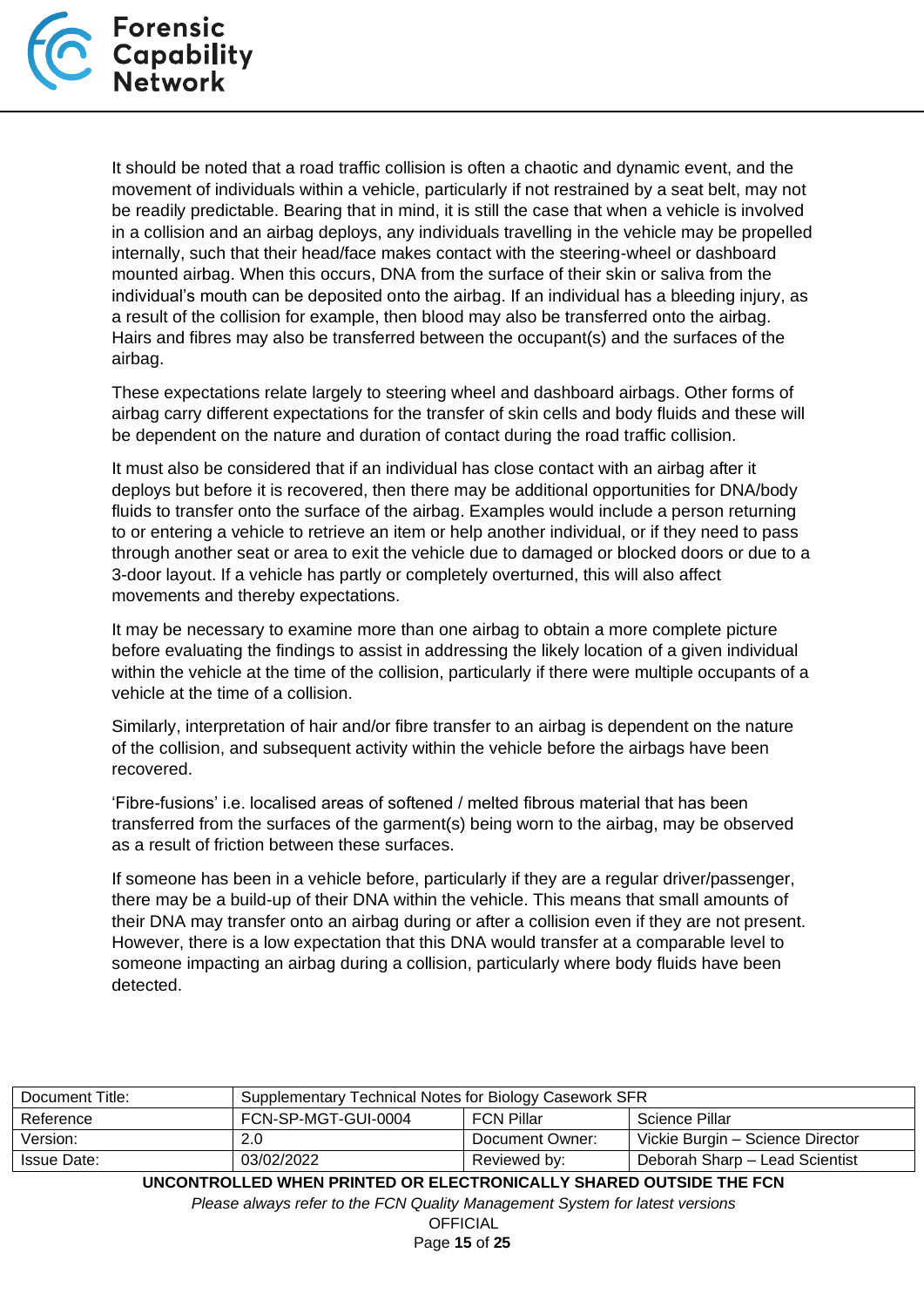

## <span id="page-15-0"></span>**6 Faeces**

When an item is examined for the presence of faeces, a visual examination is carried out for the presence of brown staining with a characteristic smell, and if visible, samples can be microscopically examined for the presence of undigested foodstuffs. A presumptive chemical test for the presence of urobilinogen, a chemical in faeces, is also carried out. Positive results for these tests suggest the presence of faeces, but are not conclusive; however, the presence of visible staining which has the appearance and odour of faeces and gives a positive result when tested for urobilinogen is usually confirmatory. Negative test results can occur with low levels of faeces and therefore a negative result does not exclude the possible presence of faeces.

## <span id="page-15-1"></span>**7 Urine**

When an item is to be examined for the presence of urine, a visual examination is carried out for yellowish "tidemark" staining that may also exhibit stiffening and noting whether or not the item has a characteristic smell. A presumptive chemical test(s) is also used to test potential urine stains. It should be noted that this test(s) can give positive reactions with other substances and therefore a positive reaction to this test(s) does not specifically identify the presence of urine. In addition, a negative reaction to this test(s) does not necessarily mean that urine is not present on the item. The presence of a characteristic smell, visible staining and a positive reaction to the chemical test(s) can be used to provide support that urine is present; where only some of these results are obtained, this will only provide a possible indication of the presence of urine.

## <span id="page-15-2"></span>**8 Hairs**

Hairs are examined visually, both with and without a microscope, to assess several features of the hairs. From such observations, it may be possible to determine a number of characteristics, including: whether a hair originated from an animal or a human; the region of the human body from which a hair originated; the growth stage of a human hair; ethnicity of the human donor and any damage features. A hair removed from the body by cutting will have no root and a relatively uniform straight end. Burnt hairs can exhibit colour changes, become brittle and distorted in appearance. Hair shafts which have been crushed, for example by blunt force, can exhibit a splintered and fibrous appearance.

Macroscopic and microscopic morphological features of the hairs that are noted include their length, colour (including whether or not there are indications that the hair has been dyed) and whether or not each hair has a root.

By examining the hair and its root, it may be possible to determine whether the hair was forcibly removed from the body or shed naturally. Loose hairs are naturally shed from the body during normal grooming activities such as washing, combing or brushing. Any root present on a naturally shed hair will normally be small and dry. However, if an actively growing hair was to be forcefully pulled from the body it will often have a stretched

| Document Title: | Supplementary Technical Notes for Biology Casework SFR |                   |                                  |
|-----------------|--------------------------------------------------------|-------------------|----------------------------------|
| Reference       | FCN-SP-MGT-GUI-0004                                    | <b>FCN Pillar</b> | Science Pillar                   |
| Version:        | 2.0                                                    | Document Owner:   | Vickie Burgin – Science Director |
| Issue Date:     | 03/02/2022                                             | Reviewed by:      | Deborah Sharp - Lead Scientist   |
|                 |                                                        |                   |                                  |

**UNCONTROLLED WHEN PRINTED OR ELECTRONICALLY SHARED OUTSIDE THE FCN**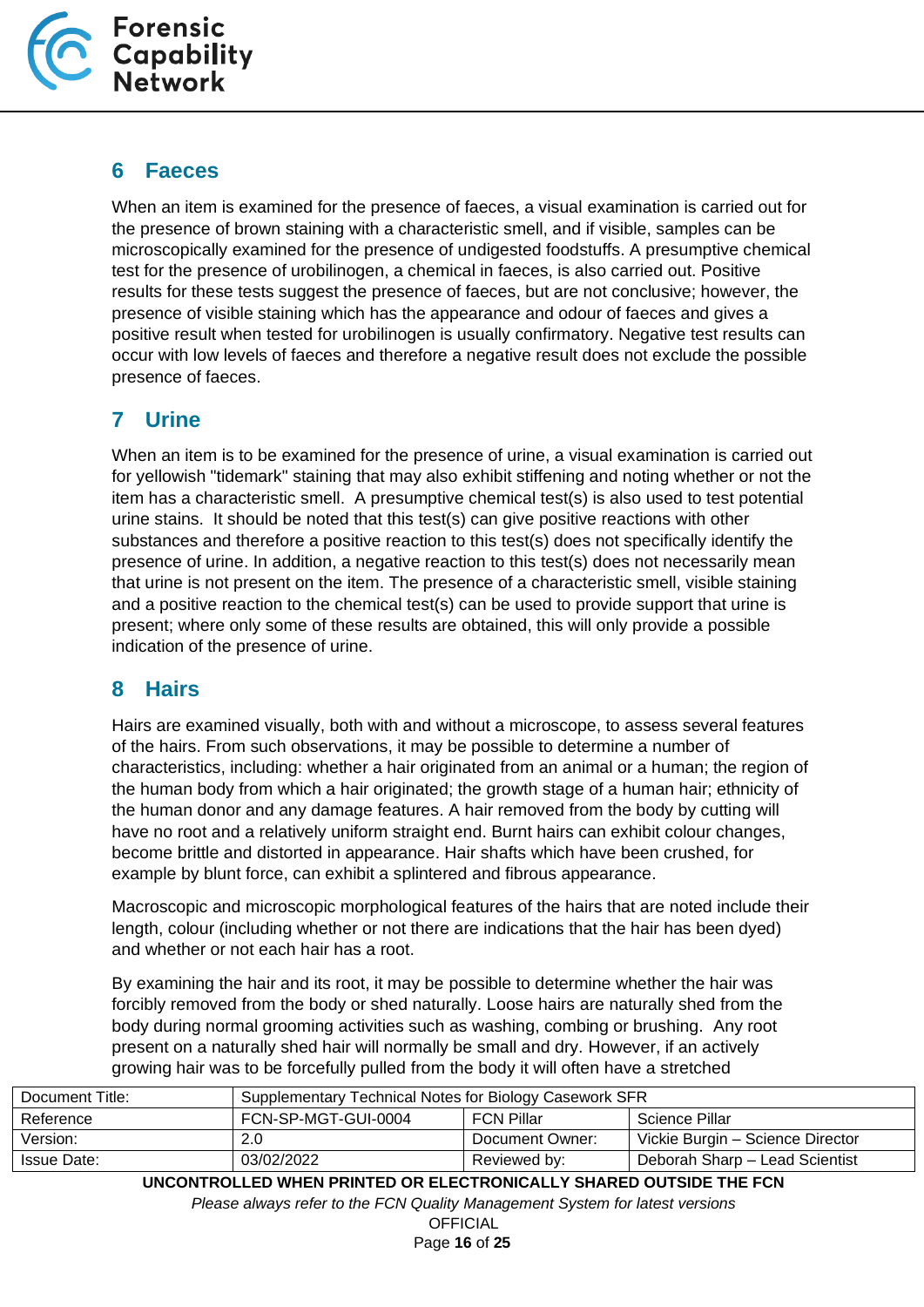

appearance and may bring additional root sheath material with it, from that lining the hair follicle, as the root is normally deeply embedded within the hair follicle during this stage.

The majority of DNA in human hairs that is suitable for standard DNA analysis is usually located at the hair root, especially in any root sheath material that may surround the root. If a hair does not have a root or has a root with little or no root sheath material, the chances of obtaining a meaningful DNA profile are reduced. By grouping together a number of hair roots from visually similar hairs, it may be possible to increase the amount of DNA recovered such that a better DNA profile can be obtained. Consideration should also be given to the possible presence of DNA that may be present on the hair shaft as a result of contact such as touching, which may or may not relate to the donor of the hair.

Other techniques are available for the DNA analysis of hairs such as mitochondrial DNA testing.

#### <span id="page-16-0"></span>8.1 Hair Comparisons

Hairs recovered from items can be compared with a reference sample of hairs from a given individual with respect to their length, colour and microscopic appearance. If the recovered hairs are indistinguishable from the reference sample or fall within the range of variation in the reference sample, then it is possible to conclude that they could have come from the same source. If the recovered hairs do not match the reference sample, then it is possible to conclude that either the hairs are not from the same source or that the reference sample of hairs that was provided was not representative of the complete range of hairs from that individual.

#### <span id="page-16-1"></span>**9 Wearer and Contact DNA**

Cellular material may be deposited on the surface of an item when it is worn or handled. The amount of cellular material deposited will vary from person to person and also depends on other factors such as the cleanliness of the person's skin, the duration of contact and the nature of the item or surface. It is possible to sample this cellular material from areas that would be expected to have been in close contact with the wearer or handler, for example by using specialist adhesive tape to sample the collar of a jacket, or by swabbing the handle of a screwdriver. The selected sample can then be submitted for DNA profiling analysis.

By comparing the DNA profiles obtained from the cellular material with those from reference samples, it may be possible to identify a potential wearer or handler of the item. In many cases this will be the regular wearer or handler of the item.

If an individual wears an item of clothing or handles an item for a short period of time they may leave little or no cellular material behind, and as a result an incomplete DNA profile or no DNA profile of that person may be obtained. However, if no DNA profile is obtained, it does not mean that a nominated individual did not or could not have worn or handled an item. Furthermore, cellular material may also be removed by washing.

| Document Title:    | Supplementary Technical Notes for Biology Casework SFR |                   |                                  |
|--------------------|--------------------------------------------------------|-------------------|----------------------------------|
| Reference          | FCN-SP-MGT-GUI-0004                                    | <b>FCN Pillar</b> | Science Pillar                   |
| Version:           | 2.0                                                    | Document Owner:   | Vickie Burgin - Science Director |
| <b>Issue Date:</b> | 03/02/2022                                             | Reviewed by:      | Deborah Sharp - Lead Scientist   |

**UNCONTROLLED WHEN PRINTED OR ELECTRONICALLY SHARED OUTSIDE THE FCN**

*Please always refer to the FCN Quality Management System for latest versions*

**OFFICIAL** Page **17** of **25**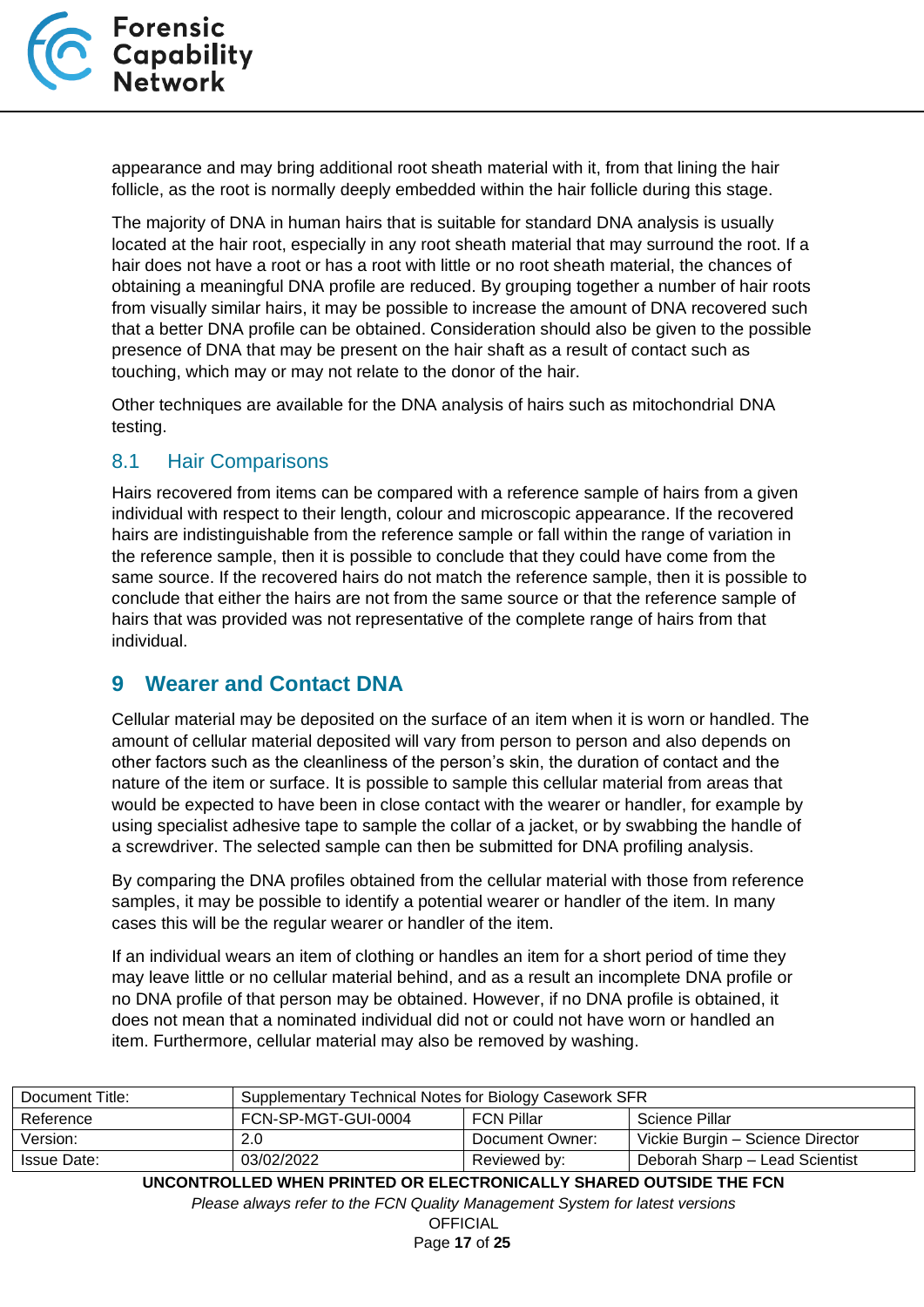

It is usually not possible to determine when DNA was deposited, or if a nominated individual was the last person to wear or handle an item. Therefore, obtaining the DNA profile of an individual from an item cannot necessarily be related to a specific time or sequence of events; however, there has been some research into the likelihood of detectable levels of DNA being transferred under various scenarios and it may therefore be possible to provide some assistance in considering the significance of results obtained in relation to any given account.

## <span id="page-17-0"></span>**10 DNA(STR) Profiling**

#### <span id="page-17-1"></span>10.1 Introduction

A technique called STR ('Short Tandem Repeat') profiling has been used in this case. This is a form of DNA analysis. DNA is a complex chemical found in most cells of the human body. It carries genetic information that determines the physical characteristics of a person and controls the functioning of their body. The information is carried in coded form and half is inherited from each parent. Each person's total DNA complement is unique, although DNA profiling does not enable us to analyse an individual's total DNA. Instead, we look at certain areas of DNA which are known to have high levels of variability between people. In almost all instances, each person's DNA is the same in all of their cells, so DNA recovered from blood cells will be the same as DNA from hair roots, saliva or semen.

### <span id="page-17-2"></span>10.2 DNA Analysis Systems

DNA profiling uses an amplification technique to target and copy specific areas of DNA. In this case one or more of the following DNA analysis systems were used:

• DNA-17

Seventeen different areas of DNA are amplified. Sixteen of these areas contain STR regions. These are called D10S1248, VWA, D16S539, D2S1338, D8S1179, D21S11, D18S51, D22S1045, D19S433, THO1, FGA, D2S441, D3S1358, D1S1656, D12S391 and SE33. The seventeenth area, known as amelogenin, indicates the sex of the donor of the DNA. Together the results from these regions are called the DNA-17 profile.

**SGM Plus** 

Eleven different areas of DNA are amplified. Ten of these areas contain STR regions. These are called D3S1358, VWA, D16S539, D2S1338, D8S1179, D21S11, D18S51, D19S433, THO1 and FGA; these areas are the same as the corresponding areas in a DNA-17 STR profile. The eleventh area, known as amelogenin, indicates the sex of the donor of the DNA. Together the results from these regions are called the DNA (SGM Plus) profile. All of the SGM Plus loci can be compared with their corresponding DNA-17 loci, but the additional information in the DNA-17 profile is not used.

| Document Title:    | Supplementary Technical Notes for Biology Casework SFR |                   |                                  |
|--------------------|--------------------------------------------------------|-------------------|----------------------------------|
| Reference          | FCN-SP-MGT-GUI-0004                                    | <b>FCN Pillar</b> | Science Pillar                   |
| Version:           | 2.0                                                    | Document Owner:   | Vickie Burgin - Science Director |
| <b>Issue Date:</b> | 03/02/2022                                             | Reviewed by:      | Deborah Sharp - Lead Scientist   |

**UNCONTROLLED WHEN PRINTED OR ELECTRONICALLY SHARED OUTSIDE THE FCN**

*Please always refer to the FCN Quality Management System for latest versions*

**OFFICIAL** Page **18** of **25**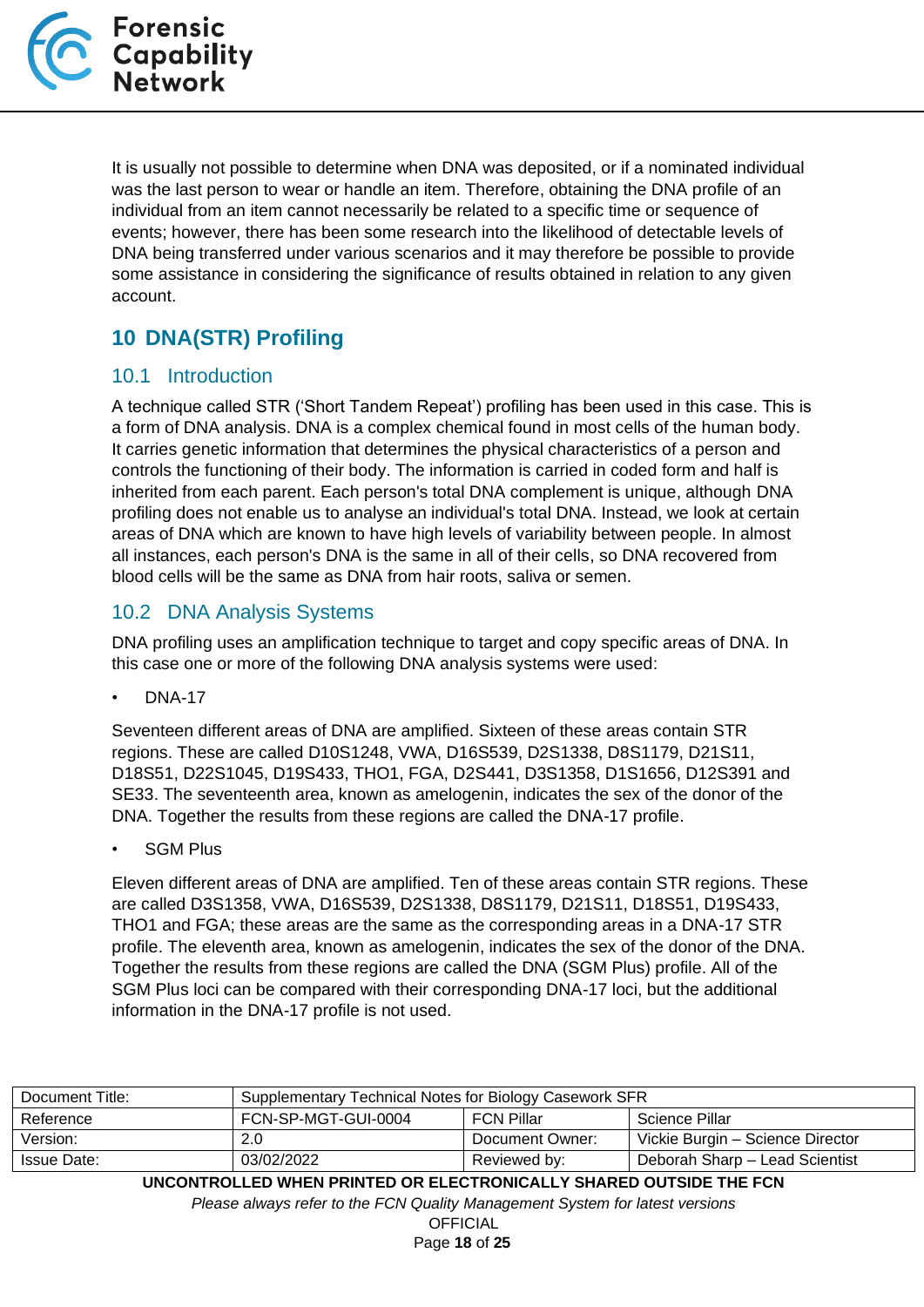

## <span id="page-18-0"></span>10.3 Attributing a DNA Profile to a Particular Body Fluid

When an identifiable body fluid is subjected to DNA profiling tests, it is usually the case that the DNA profile obtained, or certain DNA components within a mixed DNA profile, can be attributed to the identified body fluid. In some instances, it is not possible to reliably attribute a DNA profile to a particular body fluid in this way, especially in weak samples.

#### <span id="page-18-1"></span>10.4 Indirect Transfer of DNA

It is feasible for DNA from an individual to be transferred onto an object via an intermediary surface or person, a process called indirect or secondary transfer. For example, if individual 'A' has deposited DNA onto either the surface of an object or another person's skin and that DNA is not removed by processes such as washing, degradation or transfer, the DNA from individual 'A' may then be transferred onto another surface when that surface comes into contact with the intermediary. DNA from individual 'A' is now present on a surface with which they have had no direct contact.

There are numerous factors that influence whether or not secondary transfer would occur and whether or not DNA transferred by secondary transfer would persist in sufficient quantities to provide a detectable DNA profile. These factors include:

- how readily a person sheds DNA, as some individuals tend to shed more DNA than others, as well as that person's level of cleanliness;
- which biological materials are available for transfer, in particular body fluids such as saliva which have higher levels of DNA than the outer skin surface;
- the length of time the person who is the source of the DNA is in contact with the intermediate surface;
- the level of contact pressure applied;
- various characteristics of the intermediate surface in relation to how readily it will pick up and retain any DNA that could be transferred.

The amount of DNA subject to the secondary transfer is also affected by what happens to the intermediate surface prior to touching the final surface. These factors include whether or not the surface is washed or wiped, time frames and environmental conditions such as light, heat and humidity.

As only a portion of the available DNA can be transferred in each contact, indirect DNA transfers involving three or more transfers (tertiary or higher transfer) will result in even lower expected levels of DNA on the final surface, and a correspondingly lower expectation that a detectable DNA profile will be obtained.

Although it is generally acknowledged that secondary transfer of DNA can occur, it is not inevitable that it will or that if it does, sufficient DNA will be transferred to produce a DNA profile.

| Supplementary Technical Notes for Biology Casework SFR |  |                                                      |
|--------------------------------------------------------|--|------------------------------------------------------|
| FCN-SP-MGT-GUI-0004                                    |  | Science Pillar                                       |
| 2.0                                                    |  | Vickie Burgin – Science Director                     |
| 03/02/2022                                             |  | Deborah Sharp - Lead Scientist                       |
|                                                        |  | <b>FCN Pillar</b><br>Document Owner:<br>Reviewed by: |

**UNCONTROLLED WHEN PRINTED OR ELECTRONICALLY SHARED OUTSIDE THE FCN**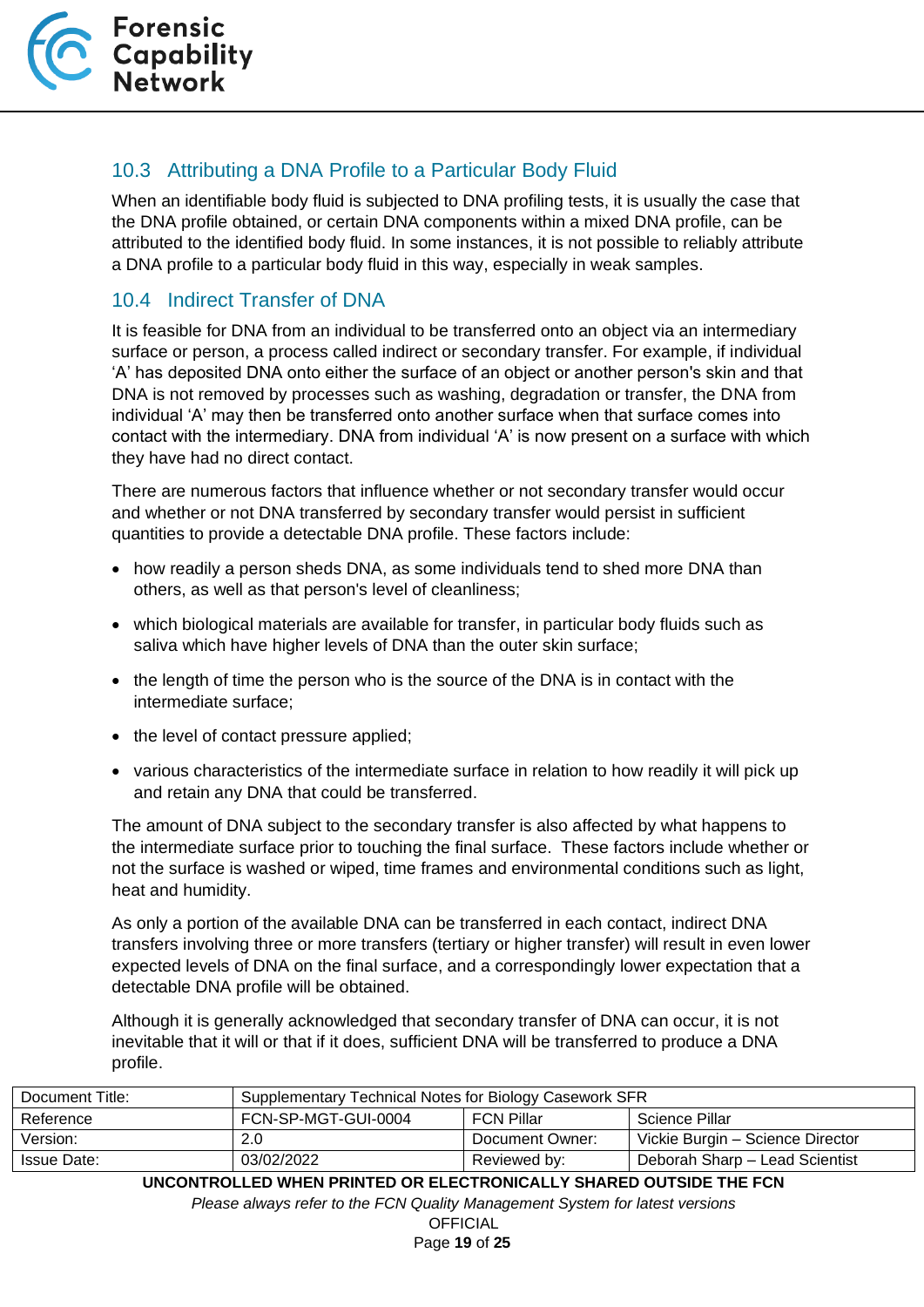

In general, if a high level of DNA matching an individual is detected on an object, it would more readily be explained if it had been deposited as a result of direct contact rather than indirect transfer of 'touch' DNA (from the surface of the skin). High levels of DNA could also be explained by direct or indirect transfer from a rich source of DNA such as a body fluid. If only low levels of DNA are detected, the possibility of indirect DNA transfer should be considered more pertinent.

#### <span id="page-19-0"></span>10.5 DNA Comparison

A DNA profile obtained from a human body fluid such as blood or cellular material can be compared with the DNA profile of a given person. If the profiles are different then the DNA could not have originated from that individual. If they are the same, then that person, or any other person who has the same profile, can be considered as a possible source of the DNA. The significance of finding such a match may then be assessed.

#### <span id="page-19-1"></span>10.6 DNA Mixtures

A DNA profile which has originated from one individual (a single source DNA profile) usually consists of a maximum of two components for each region of DNA examined. The appearance of more than two components at any one of the DNA regions examined usually indicates the presence of DNA from more than one individual. DNA mixtures can comprise DNA from any number of contributors and may do so in any proportion. The more contributors there are to a mixed DNA profile the greater the number of components present. As the number of contributors increases the more likely it is that coincidental matches will occur. In order to statistically evaluate the significance of matching DNA components, the most likely number of contributors to the mixture must be taken into account.

If a sample consists of more DNA from one contributor than the other(s) then the mixed DNA profile generated from it would include components at a higher level which represent the DNA from the major contributor and lower level components which represent the contribution(s) of DNA from the minor contributor(s); in such a case the DNA profile of the major contributor can be determined. When the proportion of DNA from two or more contributors to a mixture is approximately equal then it may not be possible to determine the DNA profiles of the individual contributors.

As with a single source profile, a mixed DNA profile can be compared with the DNA profile of a known individual, but this will be a more complex process. The complexity of this process will depend on factors such as the number of contributors to the mixture and the amount of DNA that is present. If a person is considered to be a potential contributor to a mixed DNA profile, a statistical method is applied to determine the significance of this finding, by calculating an estimate of the 'likelihood ratio'. The likelihood ratio approach involves considering two propositions, one which includes the named individual as a contributor of DNA to the sample and one which does not include the named individual as a contributor. The resulting likelihood ratio will be an expression of how much more likely the DNA profile is if one of these propositions is true rather than the alternative. A number of

| Document Title: | Supplementary Technical Notes for Biology Casework SFR |                   |                                  |
|-----------------|--------------------------------------------------------|-------------------|----------------------------------|
| Reference       | FCN-SP-MGT-GUI-0004                                    | <b>FCN Pillar</b> | Science Pillar                   |
| Version:        | 2.0                                                    | Document Owner:   | Vickie Burgin – Science Director |
| Issue Date:     | 03/02/2022                                             | Reviewed by:      | Deborah Sharp - Lead Scientist   |

**UNCONTROLLED WHEN PRINTED OR ELECTRONICALLY SHARED OUTSIDE THE FCN**

*Please always refer to the FCN Quality Management System for latest versions*

**OFFICIAL** Page **20** of **25**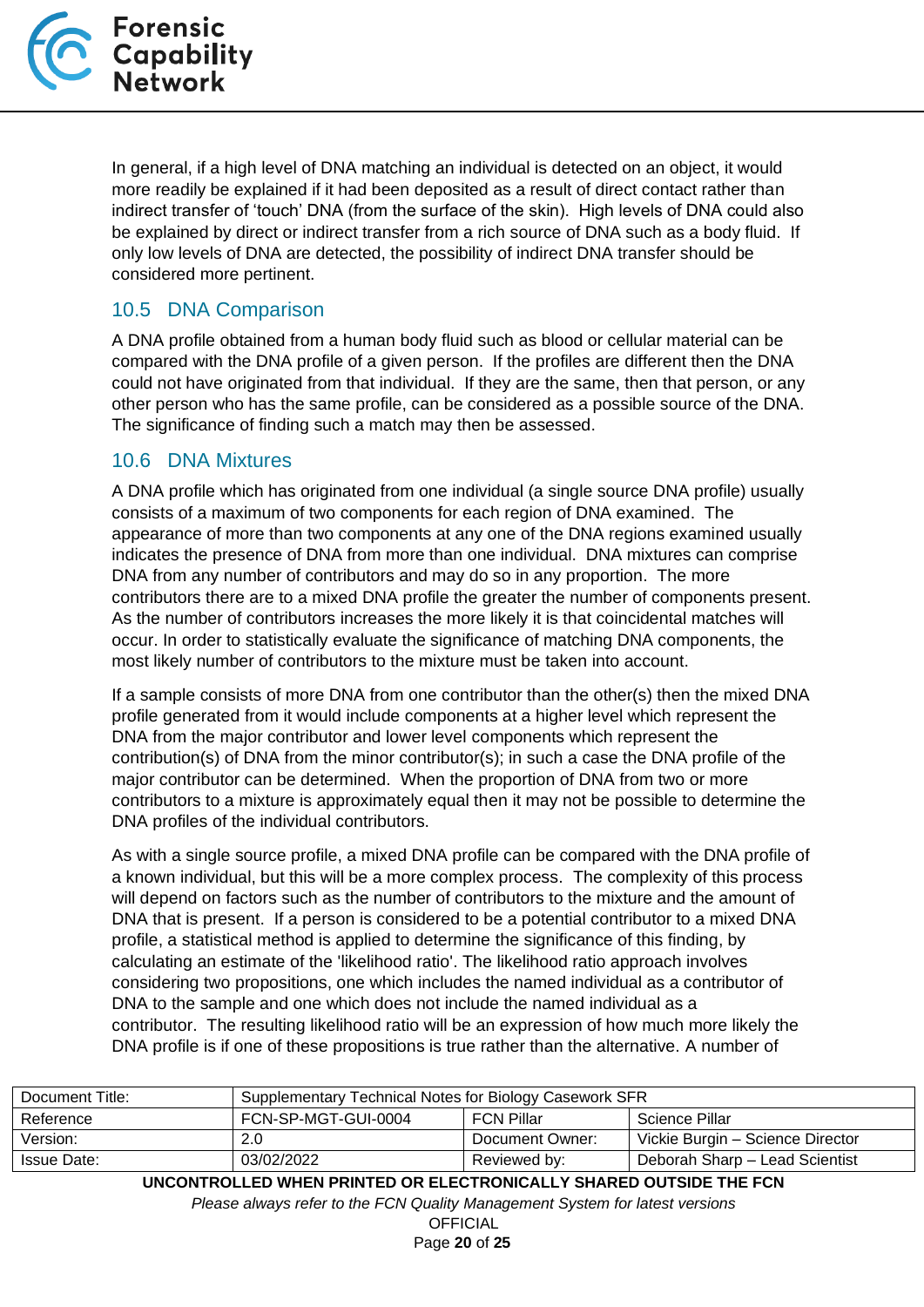

different computer programs have been developed to carry out these calculations using sophisticated 'probabilistic genotyping' software.

It should be noted that statistical analyses of DNA profiling results, taken in isolation, relate only to the potential source(s) of DNA in a sample, and do not directly address how, when, in what order or from what cellular type the various contributions of DNA originate.

For very weak and or complex DNA profiling results, it may not be possible to make any useful comparison with reference profiles and therefore results of this type may not provide assistance in addressing whether or not an individual could have contributed.

#### <span id="page-20-0"></span>10.7 Additional Low-Level DNA Components

The sensitivity of current DNA profiling processes is such that it is not uncommon to detect additional traces of DNA in samples at a very low level. In any environment occupied by humans, surfaces within that space can acquire traces of human DNA over time. This can be acquired through touching, through contact with other bare skin surfaces or due to the shedding of particulate debris from the human body such as skin flakes and hairs. If a sample of biological material is taken from an object or surface within such an environment, for example by means of swabbing or taping, then it is possible that traces of DNA from the person using that object or occupying that environment will also be recovered along with it.

This is often referred to 'background DNA' as it emanates from pre-existing DNA on a surface which was present before the deposition of the targeted material but recovered along with it.

These traces may be considered by the Reporting Scientist to not have any bearing on the matter under investigation scientifically.

#### <span id="page-20-1"></span>10.8 Issues Arising From the Use of Different STR kits in Forensic **Investigations**

The introduction of the DNA-17 short tandem repeat (STR) chemistries into forensic DNA testing in the UK has resulted in the use of several different STR kits. This, together with the continued use of legacy SGM and SGM Plus profiles, has raised some issues which should be considered in cases where profiles generated by different STR kits are being compared. The potential issues are listed here:

#### • **Incomplete comparison**

The DNA-17 systems test 16 STR loci (plus a sex marker), which include all ten of the loci tested in the previously used SGM Plus system. In cases where an SGM Plus profile needs to be compared to a DNA-17 profile, all of the SGM Plus loci can be compared with their corresponding DNA-17 loci, but the additional information in the DNA-17 profile is not used. Hence, the DNA comparison can be considered to be incomplete. If the source of the DNA is contested then it would be appropriate to attempt a more complete comparison, if possible.

#### • **Discordance**

| Document Title: | Supplementary Technical Notes for Biology Casework SFR |                   |                                  |
|-----------------|--------------------------------------------------------|-------------------|----------------------------------|
| Reference       | FCN-SP-MGT-GUI-0004                                    | <b>FCN Pillar</b> | Science Pillar                   |
| Version:        | $2.0^{\circ}$                                          | Document Owner:   | Vickie Burgin - Science Director |
| Issue Date:     | 03/02/2022                                             | Reviewed by:      | Deborah Sharp - Lead Scientist   |
|                 |                                                        |                   |                                  |

**UNCONTROLLED WHEN PRINTED OR ELECTRONICALLY SHARED OUTSIDE THE FCN**

*Please always refer to the FCN Quality Management System for latest versions*

**OFFICIAL** Page **21** of **25**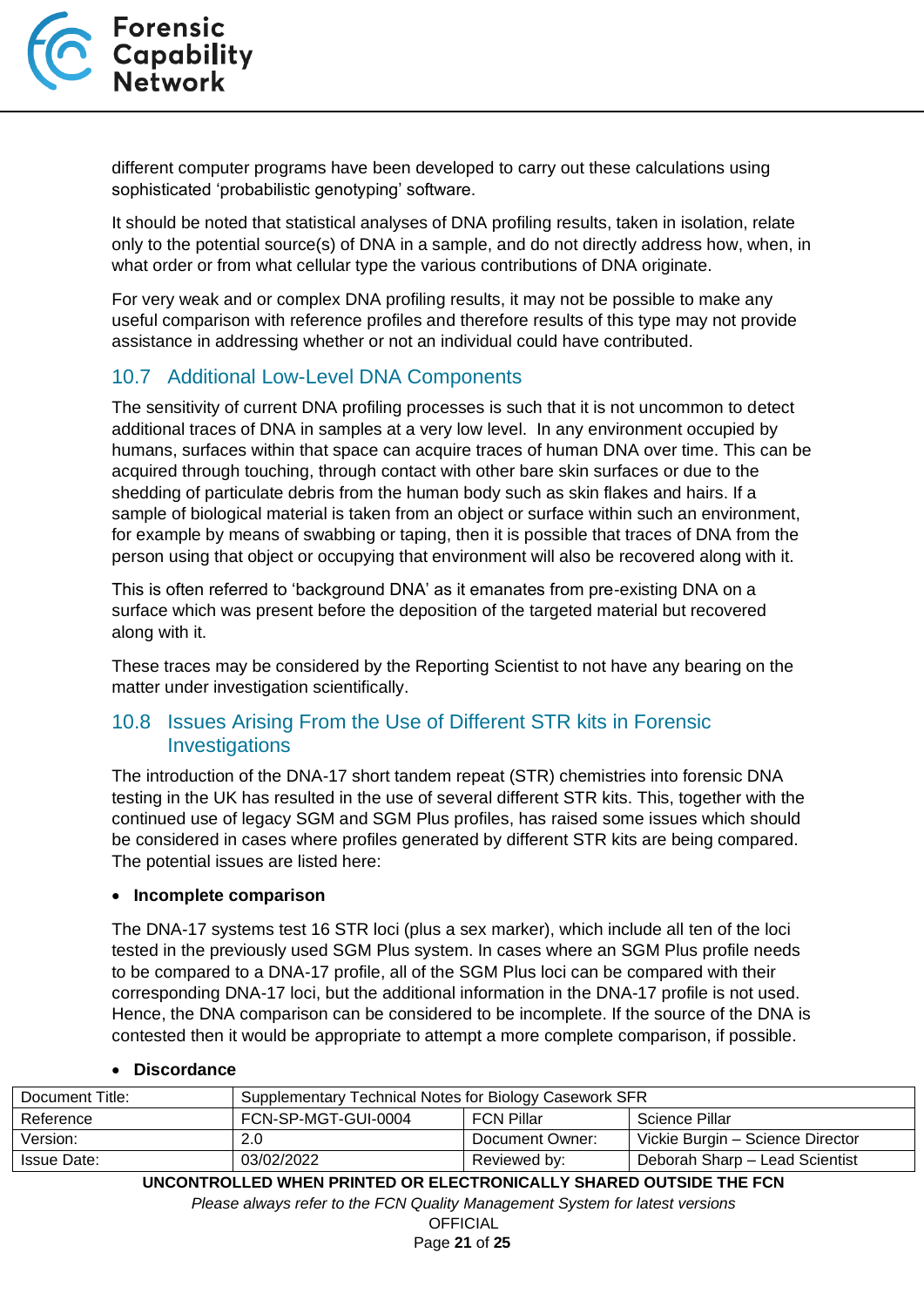

All DNA-17 kits test the same set of STR positions (loci), ten of which are also shared with the SGM Plus system. However, there is a small risk that two different kits may give a different result for the same sample at one (or very rarely, two) of the loci tested. This risk is well understood and has been assessed in a large study carried out by the National DNA Database (NDNAD) using all test kits prior to their approval for NDNAD use.

- a) Apparent mismatch caused by discordance ('false negative'): This form of discordance will most commonly be observed when a crime stain profile and a reference profile from the same individual have been tested either with two different DNA-17 kits or with a DNA-17 kit and the SGM Plus system. In these cases, discordance may be observed as a difference between the two profiles at one or (very rarely) two loci even though they originated from the same source. Such close matches between profiles will be identified, either by the NDNAD or by a scientist carrying out a direct comparison and retesting of one of the two samples with the alternative kit will confirm whether this is a discordance event, or a genuine mismatch.
- b) Apparent match caused by discordance ('false positive'): The potential for discordance between kits also raises the possibility, albeit very remote, that a subject could have a profile which appears to match a crime stain profile but does so only as a result of the different kits used. This form of discordance would require that all other loci in both the subject and crime stain profiles match by chance and so this possibility is, in almost every case, extremely remote. In fact, it is estimated that the overall risk of a chance match occurring, whether due to a random individual having the same profile as the subject, or due to a discordance event, is less than 1 in one billion (where full profiles are concerned).

## <span id="page-21-0"></span>**11 Y-STR Profiling**

Standard DNA analysis (for example using DNA-17 or SGM Plus DNA profiling methods) provides a profile that reflects the DNA inherited by the individual from both parents. Y-STR analysis is a sensitive DNA profiling technique that provides a profile which reflects the DNA inherited only from the individual's father and therefore, detects male DNA only. The technical term for this inherited set of male Y-STRs is a haplotype.

Y-STR analysis is useful for selectively targeting and characterising male DNA in a very large background of female DNA. For cases involving digital penetration of the vagina, or penile penetration without ejaculation, or where a male assailant may have touched a female in an area that may be stained with her blood, the number of cells deposited by the male will be relatively small in comparison to the number of cells present from the female (e.g. vaginal cells and/or blood from an injury). However, given that the female contribution is essentially invisible to the Y-STR test, Y-STR testing offers the potential to be able to detect these low quantities of male cells.

Y-STR profiles are produced using a test kit which amplifies 23 different regions of DNA on the Y-chromosome (only found in males), usually resulting in individual components at each area tested, represented as a series of peaks (the haplotype). The positions in which these peaks appear in the profile can be measured and have been found to vary widely between

| Document Title:    | Supplementary Technical Notes for Biology Casework SFR |                   |                                  |
|--------------------|--------------------------------------------------------|-------------------|----------------------------------|
| Reference          | FCN-SP-MGT-GUI-0004                                    | <b>FCN Pillar</b> | Science Pillar                   |
| Version:           | 2.0                                                    | Document Owner:   | Vickie Burgin – Science Director |
| <b>Issue Date:</b> | 03/02/2022                                             | Reviewed by:      | Deborah Sharp - Lead Scientist   |

**UNCONTROLLED WHEN PRINTED OR ELECTRONICALLY SHARED OUTSIDE THE FCN**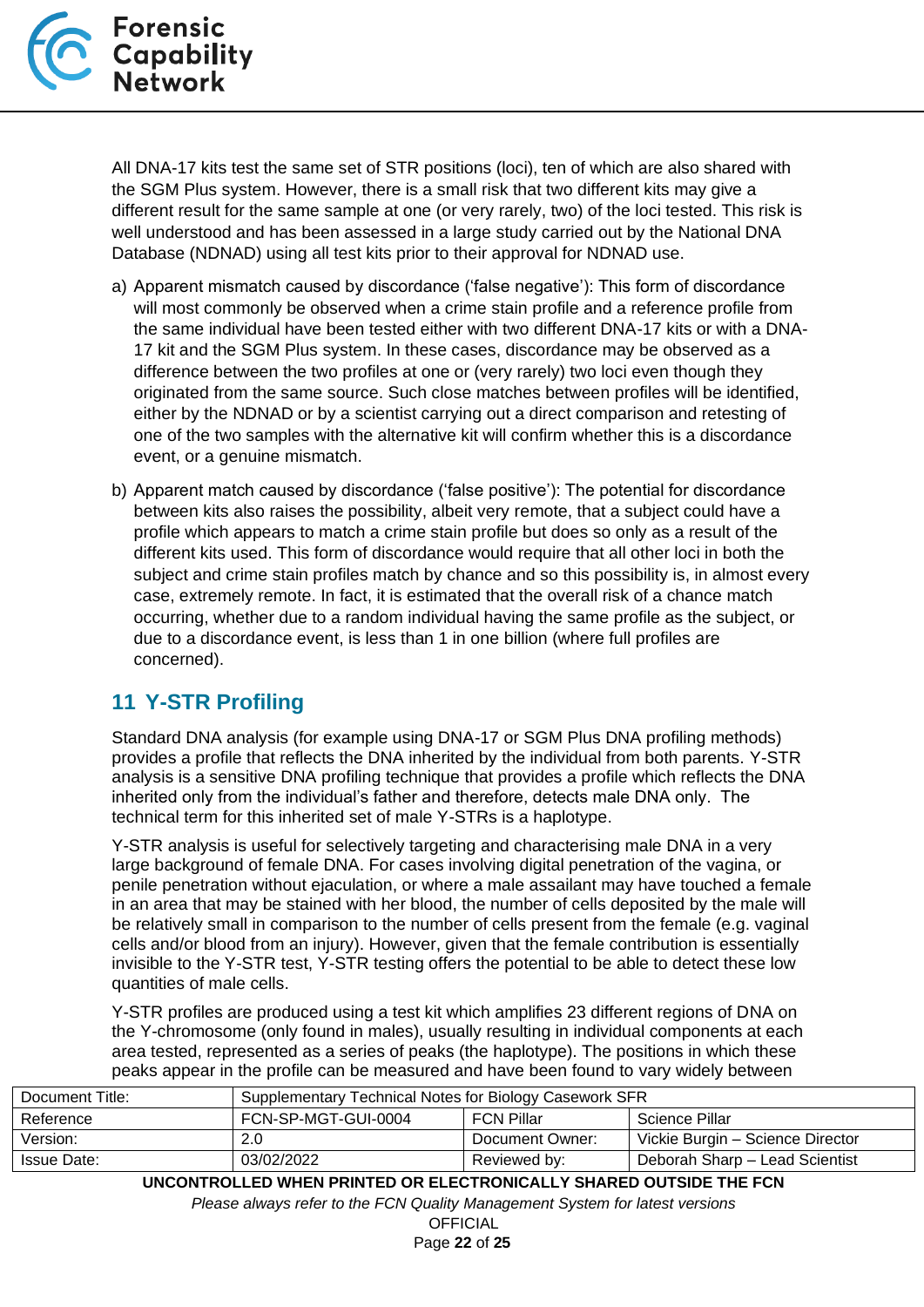

unrelated individuals. The combination of Y-STR DNA components found in one individual is normally inherited without change from father to son. This means that all closely related paternal-line male relatives (e.g. father, brothers, paternal grandfather, paternal uncles, cousins and nephews related through the paternal line, etc.) are likely to share the same Y-STR profile. However, occasional mutation events can happen, which means an individual may occasionally pass on a slightly different Y-STR profile to his son which is then passed on to subsequent generations.

A Y-STR profile prepared from biological material can be compared with the Y-STR profile obtained from a reference profile from any male. If a male's Y-STR profile is different from that of the biological material, then that male can be excluded as a source of the material. If the Y-STR profiles are the same, then that male, together with anyone else who has the same Y-STR profile can be considered as a potential source of the material. The significance of any matches obtained can be assessed by reference to an on-line global Y-STR database called the 'Y Chromosome Haplotype Reference Database' [\(https://yhrd.org\)](https://yhrd.org/), which is composed of information collected internationally and reflects diverse population groups. The number of matching Y-STR profiles observed in a relevant population dataset on the YHRD is used to provide an estimate of the frequency of that Y-STR profile in that population.

As individuals with the same male lineage are expected to have the same or very similar Y-STR haplotype, clusters of Y-STR haplotypes can form within a given geographical area. The particular circumstances of the case may therefore have a bearing on the significance of any matching Y-STR profile.

## <span id="page-22-0"></span>**12 Relationship Testing**

Using standard autosomal DNA techniques, at each area of DNA tested, up to two DNA markers are observed in an individual's DNA profile. One marker will have been inherited from the mother and the other marker will have been inherited from the biological father. By comparing the DNA profile obtained from the child to the DNA profile of the mother, it is possible to determine the child's maternally inherited markers. The remaining markers must be the child's paternal markers inherited from the biological father. If the alleged father is the biological father of the child, then he would be expected to match the paternal marker in each DNA test performed. If this is the case, then a statistical evaluation can be undertaken. Alternatively, if several of the paternal markers are missing from the DNA profile of the putative father, that individual can be excluded as the biological father of the child.

Based on the inheritance patterns of alleles, other questioned relationships can also be considered and evaluated. For example, it is possible to statistically evaluate the DNA profiles of individuals in order to determine the likelihood of them being related as siblings, as opposed to being unrelated. More distant family relationships (e.g. half-siblings, cousins, aunt/uncle to nephew/niece, grandparent to grandchild) are generally too distant for standard autosomal DNA techniques to reliably detect, therefore in these circumstances either reference samples from more closely related individuals should be sought or consideration given to the use of alternative DNA techniques with more direct inheritance patterns i.e. Y-STR analysis, Mitochondrial sequence analysis.

| Supplementary Technical Notes for Biology Casework SFR |                   |                                  |
|--------------------------------------------------------|-------------------|----------------------------------|
| FCN-SP-MGT-GUI-0004                                    | <b>FCN Pillar</b> | Science Pillar                   |
| 2.0                                                    | Document Owner:   | Vickie Burgin – Science Director |
| 03/02/2022                                             | Reviewed by:      | Deborah Sharp - Lead Scientist   |
|                                                        |                   |                                  |

**UNCONTROLLED WHEN PRINTED OR ELECTRONICALLY SHARED OUTSIDE THE FCN**

*Please always refer to the FCN Quality Management System for latest versions*

**OFFICIAL** Page **23** of **25**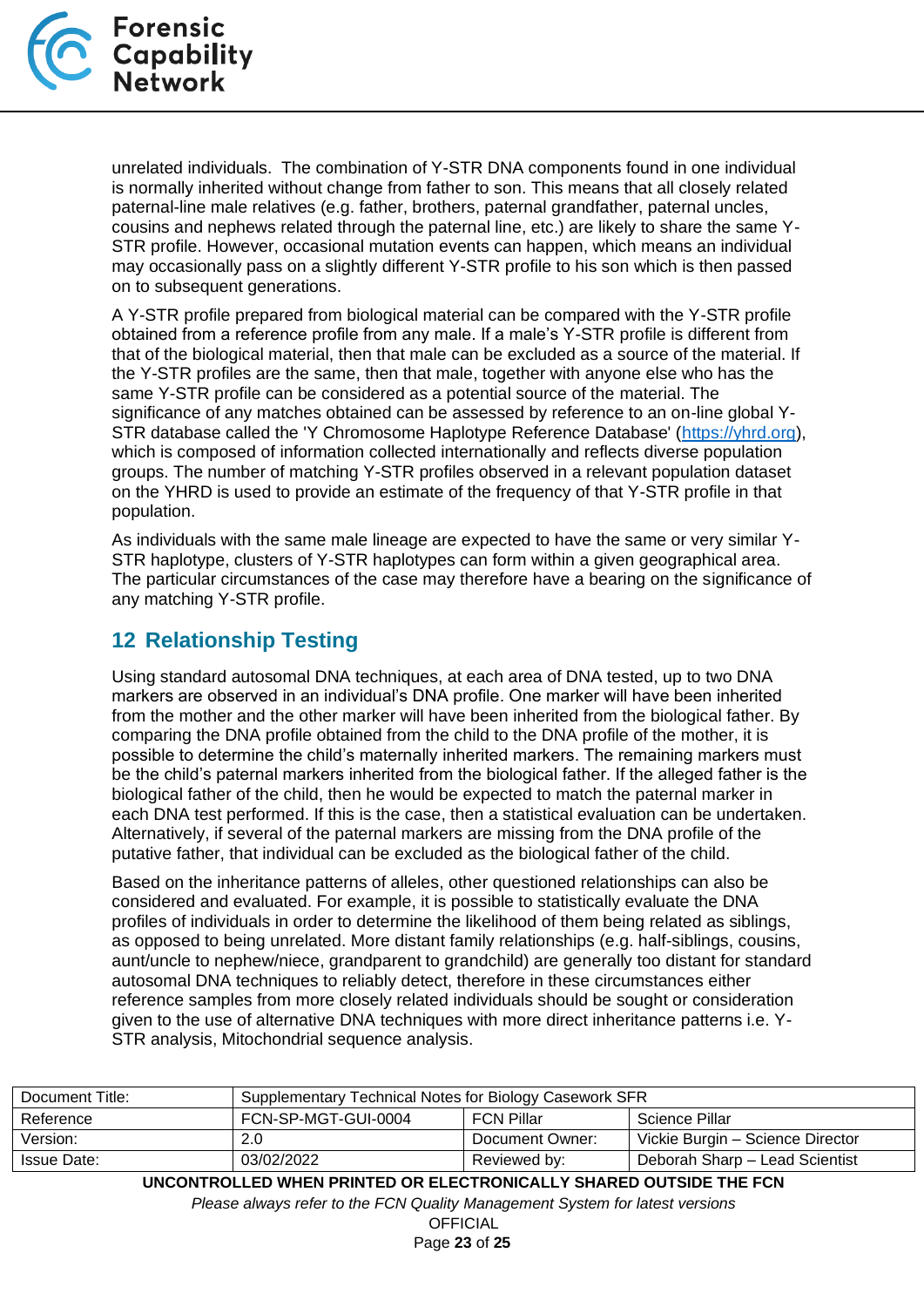## <span id="page-23-0"></span>**13 Interpretation and Evaluation of Scientific Evidence**

#### <span id="page-23-1"></span>13.1 Forensic Interpretation and Evaluation

The forensic expert can have two different roles to assist in an inquiry; an investigator or an evaluator.

Investigative opinion is usually given by the expert when at least one version of events is missing (e.g. unconscious complainant, 'no comment' interviews etc). In these cases, the expert is unable to provide any weight or strength of support for any given proposition, normally due to the absence of sufficient information provided to them about the case circumstances and/ or the absence of sufficient information or detail about what each party states occurred. Occasionally, possible explanations may be generated by the expert, using their experience and expertise to attempt to account for observations/ test results, or to lead the investigation in a certain direction. The expert will not provide an exhaustive list of possible explanations, but, where appropriate, may describe what they believe to be a scenario which may be likely to generate the same or similar findings as seen in that particular case.

Evaluative opinion is that based on case specific propositions, usually one of which is provided by the Prosecution and one provided by the Defence and taking into account clear background information. With sufficient information, the expert may be able to provide a weight or strength of support that the findings provide for one version of events over another.

#### <span id="page-23-2"></span>13.2 Evaluation of the Evidence

To help evaluate the weight of the scientific findings, the usual procedure is for the expert to consider a pair of relevant propositions based on the prosecution and defence positions and the issues in the case.

To evaluate the weight of any forensic result, the questions that the expert would address would be typically:

- a) What is the probability/likelihood of obtaining this result (or finding) if the prosecution version of events were true?
- b) What is the probability/likelihood of obtaining this result (or finding) if the defence version of events were true?

The ratio of these probabilities or likelihoods gives guidance on whether the scientific findings support one version of events over the other, and by how much.

It can be seen therefore, that, if either version is missing or is incomplete, the evaluation cannot be carried out, as only half the ratio would exist. Similarly, if the prosecution or defence version of events changes or if details are added, the expert's expectation of obtaining the findings may change and hence the expert will need to re-evaluate the findings using the new versions of events.

| Document Title:    | Supplementary Technical Notes for Biology Casework SFR |                   |                                  |
|--------------------|--------------------------------------------------------|-------------------|----------------------------------|
| Reference          | FCN-SP-MGT-GUI-0004                                    | <b>FCN Pillar</b> | Science Pillar                   |
| Version:           | 2.0                                                    | Document Owner:   | Vickie Burgin – Science Director |
| <b>Issue Date:</b> | 03/02/2022                                             | Reviewed by:      | Deborah Sharp - Lead Scientist   |

**UNCONTROLLED WHEN PRINTED OR ELECTRONICALLY SHARED OUTSIDE THE FCN**

*Please always refer to the FCN Quality Management System for latest versions*

**OFFICIAL** Page **24** of **25**